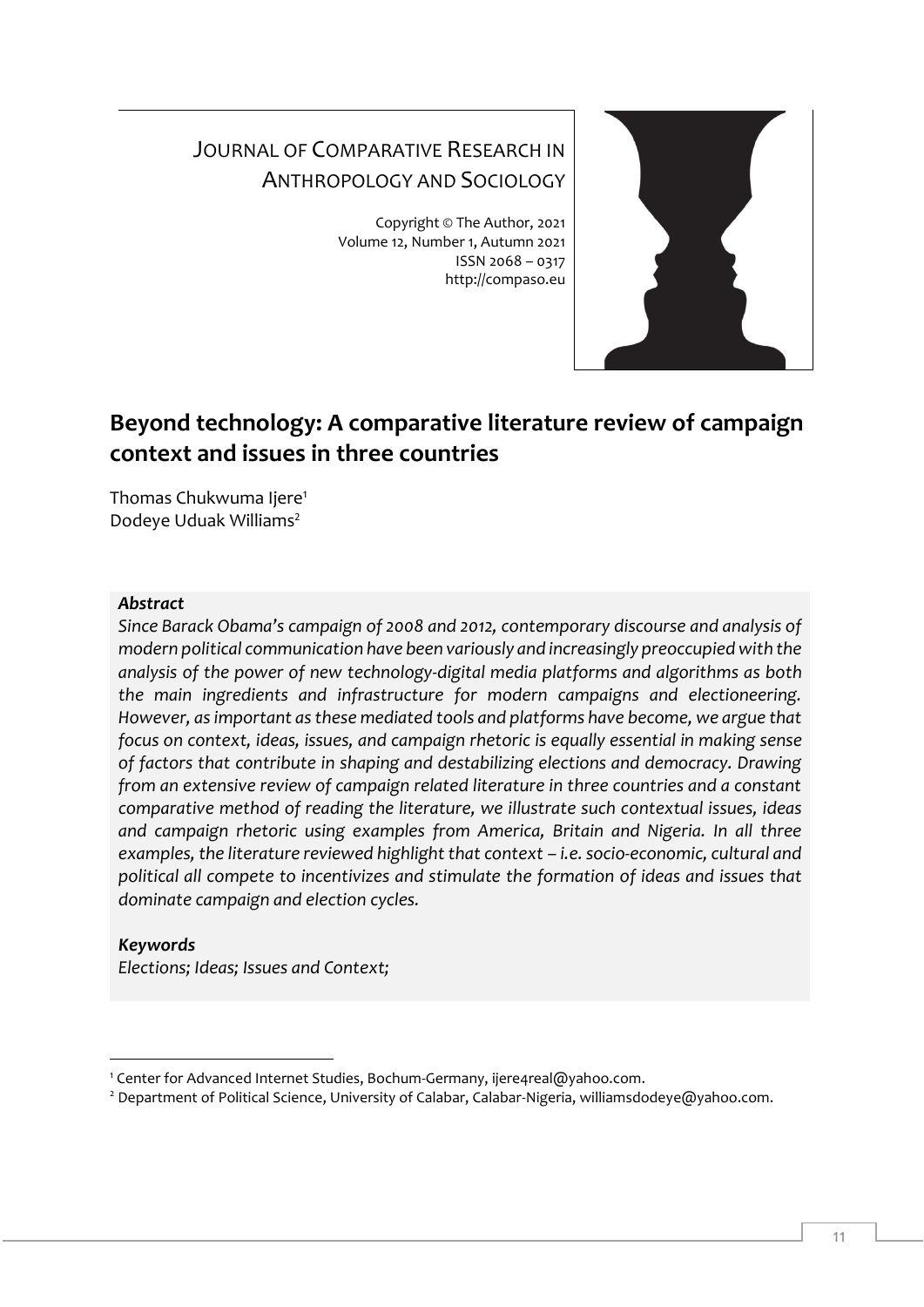#### **Introduction**

Lately, dissimilar research from many fields is increasingly reflecting on the consequences that digitization has on contemporary society and democracy. Although the bulk of research that has emerged is increasingly questioning earlier notions of *'liberation technology'*, digitization-platforms and algorithms remain important in shaping the digital public sphere (Miller & Vaccari, 2020). While the bulk of this work remains important to the field, scholars such as Kreiss and McGregor (2021) argue that time and attention need to also be given to *'growing anti-democratic extremist threats'*, especially from political elites.

Whilst it is necessary to debate the ethics of digital political advertising and tech reform as ways of saving democracy, it is also important to identify, flag and call out country specific anti-democratic views, ideas and the elite/political party led campaign rhetoric, that is contributing in destabilizing democracy and society. Indeed, while the field and sub-field of disinformation has remained *'relatively silent about questions of identity, motivation, labor and morality'* (Ong & Cabanes, 2019), Kreiss and McGregor (2021) argue that 'technology does not create' views, ideas or campaign rhetoric, it is the ideologies' that political actors and political parties 'espouse or the discourses they express' that travel on mediated platforms during campaign and election (Paget, 2021). According to Adams and Kreiss (2021) embedded structural factors such as *'social sorting, high choice media and environments, partisan media, and campaigns' also serve as 'origins of affective polarization*'. Thus, *'how ideas are formed, legitimated and spread and how they become influential'* is also important for contemporary political communication research (ibid).

For example, ideas, issues and views transmitted by digitization to an increasingly enlarging digital public sphere – i.e. inequality, global warming and environmental devastation, identities, religion, racism, population growth and mass migration driven cultural backlash, new nationalism and right and left-wing populism, rising insecurity and ethno-nationalism, have all contributed in driving polarization, shaping campaign rhetoric and election outcome in many countries (Davies, 2019). For example, in America, *'Donald Trump has been President'* and then the Capitol was attacked. In Britain, the Conservative Party won its first majority in 23 years in 2015 and have now led the country out of the European Union (EU). Across Europe and Africa, *'established political parties have been shaken as new political parties and leaders have emerged and won power in France, Italy'* Nigeria and Zambia. Similarly, *'neo-fascist political groups are gaining in popularity across the US and Europe'* (Davies *et al.*, 2020).

As an explanation for these events and election outcome, scholars and commentators have blamed new technologies of political communication (Persily & Tucker, 2020). Campaigns, they argue, now rely on *'state of the art'* technology and new technological advancements in the designing of political marketing, voter identification, persuasion and demobilization-with strategies that are data driven, technology intensive, digitally enabled and personalized (Johnson, 2017). In the United States for example, the literature points to the uptake of innovative new practices in campaigning, incentivized by new media and new technology as the driving infrastructure for modern campaigns and voting battle techniques (Kreiss, 2016; Johnson, 2017).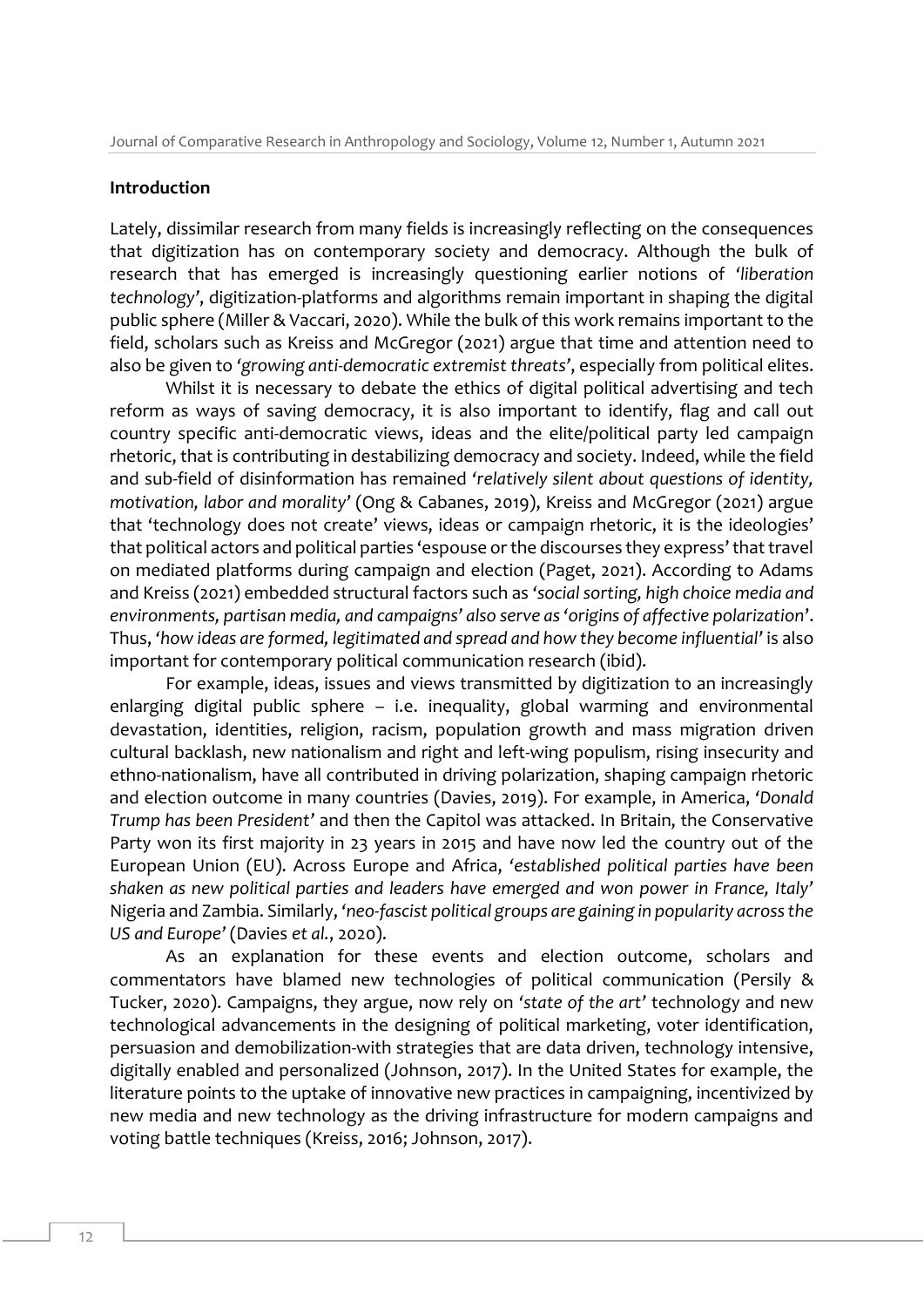In the United Kingdom, even though the longstanding '*native British history of campaigning'* (Scammell, 1995) continues to surface in modern elections, scholars also suggest that new media technology, digitization and data driven insight is causing and inspiring shifts in political advertising, voter identification, targeting and mobilization (Cowley & Kavanagh, 2015; Anstead, 2017). In Nigeria, recent research also suggest that new media technology and digitization is changing and reshaping the structure, methods and face of contemporary electioneering and broadening Nigeria's fault lines of ethnicity and religion (Okeke *et al.*, 2016; Dunu, 2018).

This growing and transnational impact of technology as the new frontier for advancing modern political campaigns notwithstanding, Davies *et al.* (2020) argue that it is also important to consider *'the centrality of politics'* in the analysis of modern political campaigns, since *'political life is, now more than ever, infused with symbolic practices and communicative dynamics'*. Thus, while 'relationships between media institutions and political institutions reflect the relationships between politicians and journalists, messages produced and disseminated by political actors, messages produced and disseminated by media actors, national audiences and their news consumption patterns', and *'effects of political communication on citizens and societies'* continue to importantly shape research (Esser & Pfetsch, 2020), exploring context, ideas, issues and campaign rhetoric that shape modern election cycles can unveil the socio-political, economic and cultural dynamics that incentivize how political parties and candidates communicate with the electorate and, how these in-turn flow into mediated tools and media narratives. Indeed, uncertainty in the global political landscape makes this strand of academia relevant for the field (Davies *et al.*, 2020). Understanding the types of politics that are communicated on mediated platforms *'are undoubtedly key questions'* in unpacking the disinformation crisis (ibid).

Thus, while the study of technology – i.e. social media platforms and algorithms remain important, understanding the 'broader socio-political and economic systems are also becoming fundamental (Davies *et al.*, 2020). In this way, the *'focus on media logics'* can be reversed or rebalanced with more emphasis given to politics – i.e. the politics, ideas and issues that shape modern campaign and election cycles. As recent events in America, Britain, Brazil, Nigeria and Venezuela have shown, ideas matter for political actors and government, and it the ideas that political actors and government communicate or seek to communicate that flow into and on the digital public sphere. Indeed, like technology, *'larger social trends'* and shifts in economy, politics and institutions are shaping modern campaign and election outcomes in many democracies (Bennett & Pfetsch, 2018; Davies, 2019). This article seeks to highlight those as a way of increasing the discussion and research that covers the importance of context.

#### **Methodology**

Methodologically, this article draws on an extensive review of campaign related literature and a constant comparative method (Barbour, 2008) of reading the literature to highlight socio-political and economic issues that contributed in shaping recent campaign in three elections in three countries: America (2016), Britain and Nigeria 2015 respectively. As an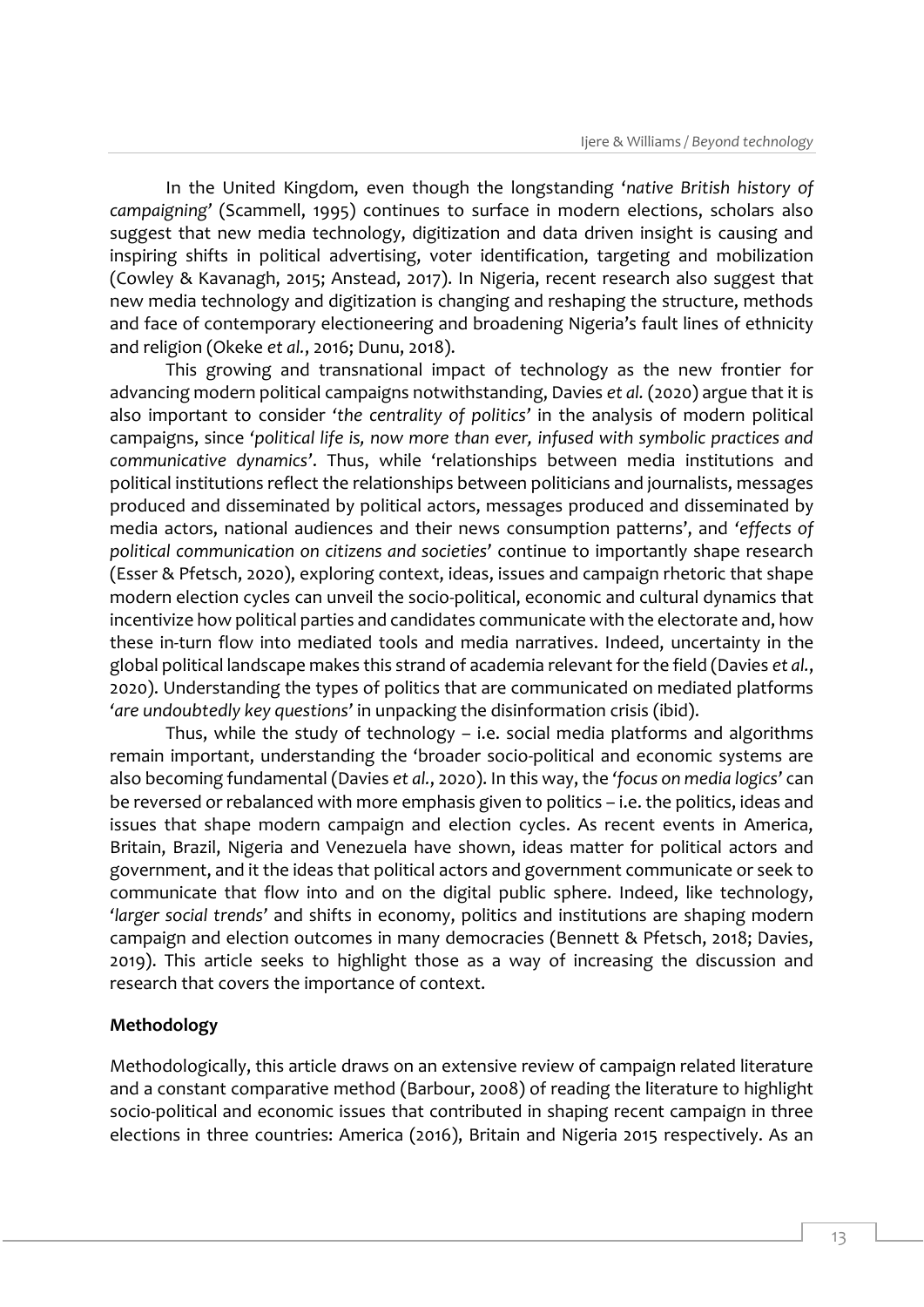approach, the constant comparative method can be used to identify patterns, similarities and differences within data, cases or literature (Barbour, 2008). Although much of the literature relating to the constant comparative method assumes that codes are used, this is not necessarily the case. In developing the method used in this study, a thorough literature review that involved constantly comparing evidence from empirical and technical literature and insider accounts on the three campaigns was used, in order to identify the themes discussed in sections 4, 5, and 6. As examples, the three countries and elections chosen as case studies have been selected for pragmatic reasons based on events and the election outcome, and the dearth of research in sub-Saharan Africa makes the Nigerian example important (Moghadam, 1995; O'Kane, 1995; Gerring, 2004). As the case studies for the analysis, the three countries and elections selected have been chosen and constructed for producing evidence and instances that represent our argument.

## **Elections and campaign: Ideas and issues in three countries**

According to Ballarino and Regini (2008), a link exists between the economic situation of a country and the social-political action. Scholars argue that a country's socio-political and economic situation during an election can drive election dynamics, shape debates and blame game which is of fundamental importance in determining candidates and political party electoral fortunes (Eichenberg *et al.*, 2006). Key events according to Esser and Stromback (2012) can serve as *'situational triggers for the strategic priming and framing'* of campaign messages. Thus, political campaigns '*function as a filter to mediate the impact of events'* and echo those during campaigns to help voters form an opinion (Costa, 2012). Following Swanson (2004), Moser and Scheiner (2012) realized the need to consider socioeconomic and political context where campaign and political messages are framed since they contribute to shaping both practices and outcome, sections 4, 5 and 6 below highlight dominant themes that emerged in the literature on the American, British and Nigerian context, and the socio-political and economic issues that contributed in shaping all three countries campaigns and elections in 2016 and 2015 respectively. This paper provides a comparative insight by identifying contextual issues and ideas that shaped the politics, the campaign rhetoric and the messages that flowed into the digital public sphere. Although the three countries are institutionally different, Britain is a parliamentary system, while America and Nigeria are presidential systems. Despite these institutional differences, the value of the analysis rest in its revelation of contextual conditions and how understanding of such context can help us explain what issues or ideas shape recent campaigns and election cycles and how such issues and ideas flow into media narratives and mediated platforms.

## **The 2016 US presidential election: Issues and socio-political and economic context**

On the 8th of November 2016, the United States of America voted to elect Donald Trump the 45<sup>th</sup> President-with an Electoral College majority of 306 to defeat Hilary Clinton with 232 irrespective of Clinton's majority vote that was in excess of 3 million (see table 1).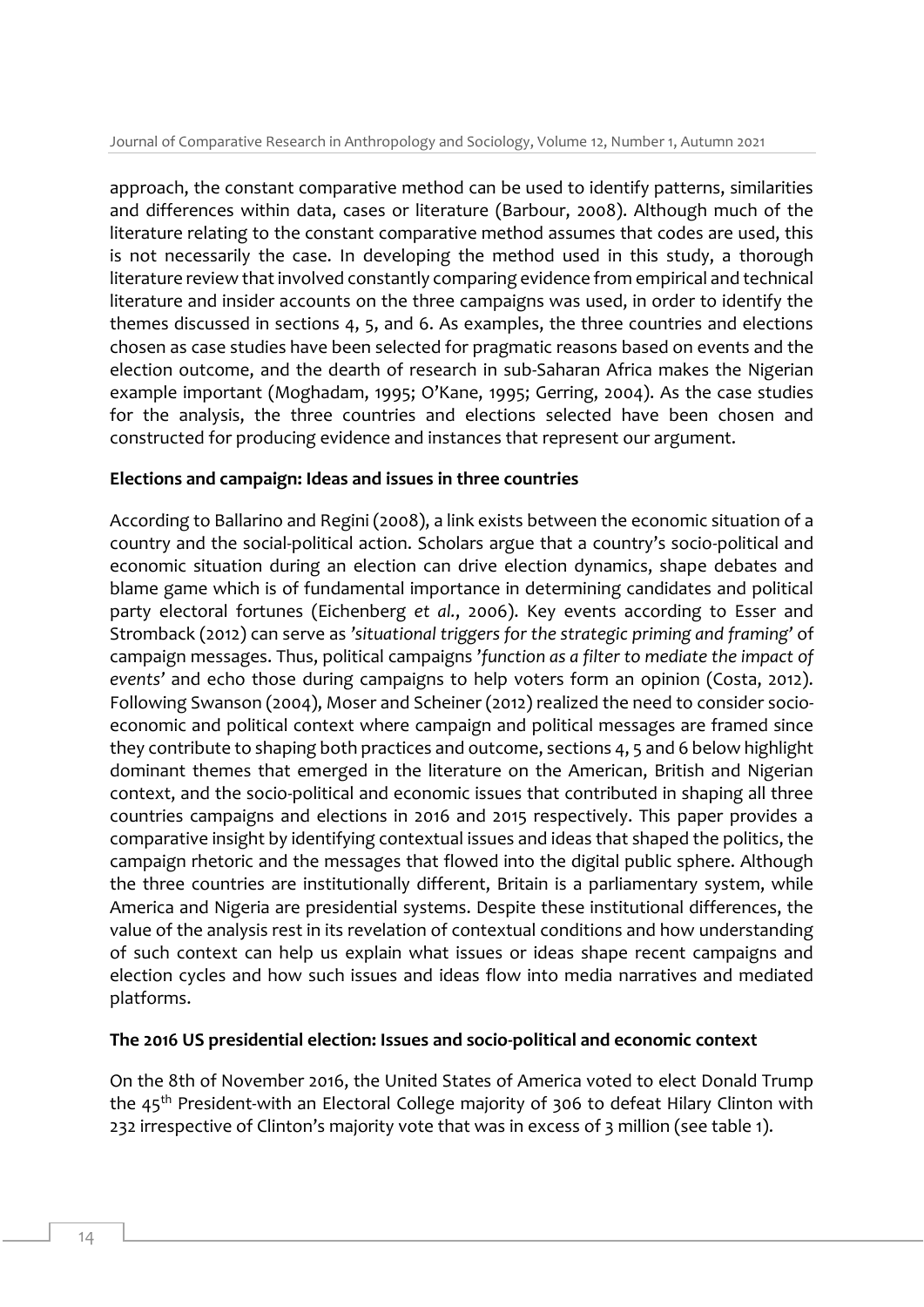| Presidential<br>Candidate | <b>Political Party</b> | <b>Vote Share</b> | Percentage | <b>Electoral</b><br>College |
|---------------------------|------------------------|-------------------|------------|-----------------------------|
| <b>Trump</b>              | Republican             | 61,201,031 votes  | 47.0%      | 306                         |
| Clinton                   | Democratic             | 62,523,126 votes  | 48.0%      | 232                         |
| Others                    |                        | 6,464,094 votes   | 5.0%       |                             |

**Table 1. 2016 National popular vote share**

Source: AP-After 99.7% of voting districts

Arising from the unexpected and surprising election, commentators and scholars across diverse backgrounds, produced an array of explanations. Among the contextual issues that dominated the campaign, Fuchs (2018) pointed, for example towards President Trump's emphasis on *'racial proletarianism'* as his pathway to electoral victory – where a well-crafted distraction of attention from *'complex societal and political-economic causes of crises is employed by constructing scapegoats and preaching nationalism and law-and-order politics'*.

Although the trend highlighted above by Fuchs transcends American politics. Indeed, nationalist political framing apart from helping to elect President Trump has increased and produced electoral fortunes in many countries – where among other thingsintegration of ethnic minorities, immigration and mass migration, border control, Islamic related terrorism etc. have dominated as the *'most heated political issues'* (Norris & Inglehart, 2019). Thus, Fuchs argument on Trump's campaign approach is that the *'mythology of unity and identity'* is the political instrument deployed to present 'a common instinctual fate between the bourgeois and the proletarianised groups', and it is such ideas that were communicated and transmitted in the digital public sphere (ibid).

That said, evidence from the literature also suggest that such nationalist and populist framing alone cannot be blamed for incentivizing the anti-establishment rhetoric that helped get Donald Trump elected. As Springer (2016) argues, the global political economy – 'structural adjustment, fiscal austerity and free trade, augmented by direct military force, a marriage of the *'invisible hand'* or the free market with the *'visible fist'* of US military and its allies served in feeding the US political climate. Thus, as Springer notes, in discussing factors that contributed to Donald Trump's election, they should be an appreciation of the capacity of neoliberalism to *'promote inequality, exacerbate poverty, license authoritarianism and advance a litany of social 'ills that reinforces anti-establishment'* rhetoric like those framed by Donald Trump during the 2016 campaign. Timcke (2017) argues for example, that because of the central place of the US and its allies in the international political economy', they cannot be exculpated from the consequences of the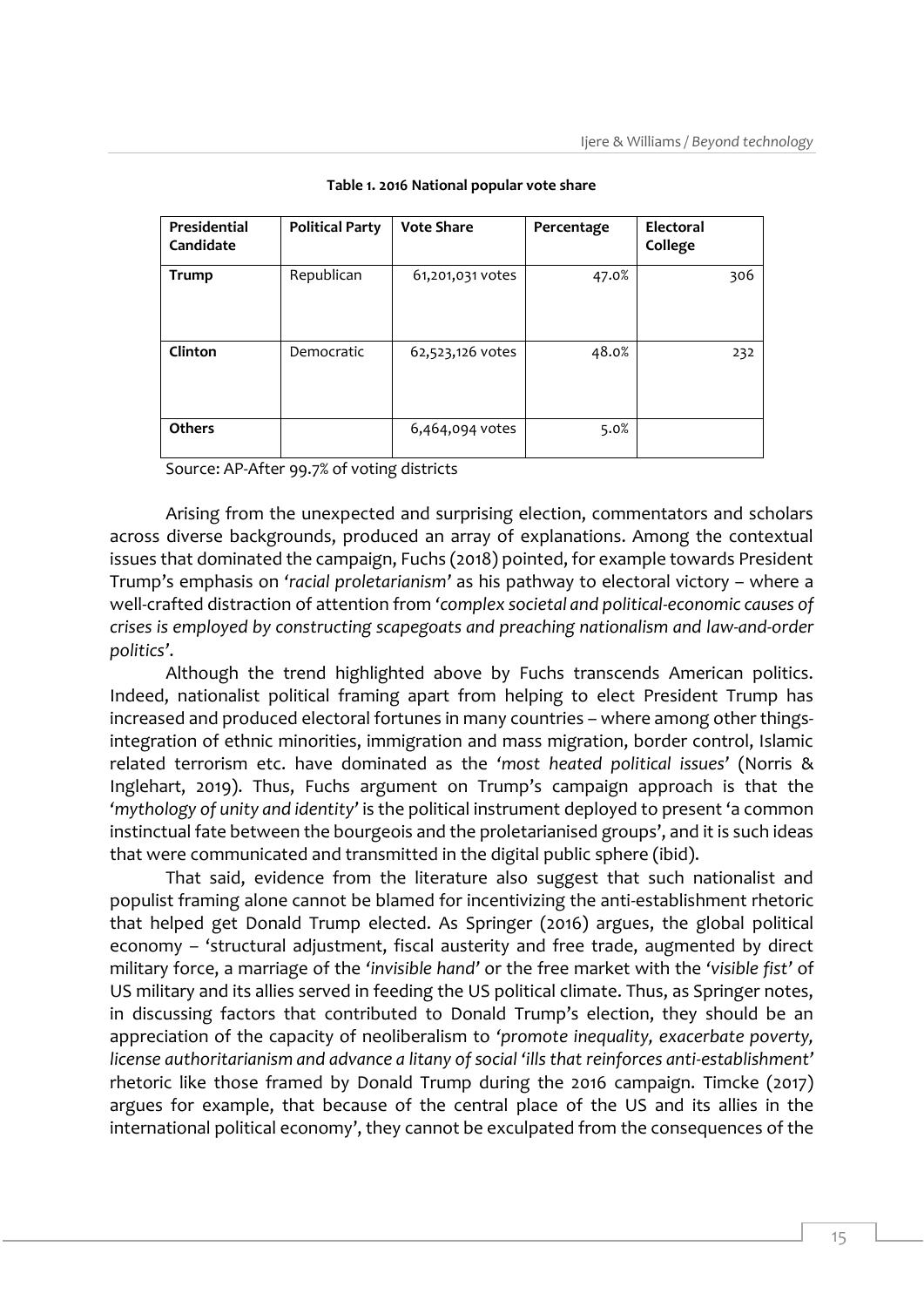crisis. As Fuchs (2018) argues, it is the economic crisis of capitalism that has turned into a highly dangerous political crises in Europe and the world system, where nationalism and the friend/enemy logic are rapidly spreading and expanding' in modern political discourse and campaign rhetoric (ibid).

Perhaps, it might be fair to add, that the market as the arguments above suggest may not be working for everyone, even though they have been *'spectacular economic growth in most part of the capitalist core'* (Basu, 2018). As Basu shows, global electoral upset like the election of Donald Trump is an indication of how *'economic crisis has morphed into a political crisis, with authoritarian populist figures marshalling people's anger and fear into nationalist projects'* (ibid). Nevertheless, such critique of market base neoliberal economics does not suggest that the left has a functional and all-fit argument or solution. At best, the debate by leftists has *remained 'confined to questions of inequality and redistribution'*, without concrete proposals of how to create or reconstruct *'socialist productive economies'* (Desai, 2019). Nevertheless, Basu's concern is that the media, rather than presenting the economic crisis narrative, have been caught up in an *'acute amnesia'* preferring to stick with its root in the dynamics of free market capitalism and *'devotion to a narrative of swollen public sector and immigration'*.

Furthermore, scholars also suggest that long-term structural transformations in the US political system benefited Donald Trump and disadvantaged Hilary Clinton. For example, Frank (2016) suggests that elitist changes in the form of support of the professional class instead of the working class in the Democratic Party is one of such sociopolitical transformation in the US political landscape. On the Republican side, Kabaservice (2016) argues that the decline of moderates in the GOP has also augmented voices like Trump's, even though there are now governance and political challenges that have accompanied the party's presidential election victory of 2016.

Elsewhere, Norris (2016) and Norris and Ingelhart (2019) argue that growing economic and social exclusion sit at the heart of the recent rise in populism, with 'losers from globalisation', the *'forgotten American'* – providing the *'strongest support for authoritarian and populist values'* that incentivized voices like Trump (p.132). Perhaps, as Andrew Carnegie (1889) wrote, *'the problem of our age is that of proper administration of wealth'*. Thus, as Nye (2019) suggest, *'policy elites who support globalization and an open economy may have to pay more attention to issues of economic inequality as well as to adjusted assistance for those disrupted by economic change'* since these issues now contribute to how voters respond to politics.

That said, whilst populist political narrative continues to swell, institutions of liberal democracy seem to have mitigated and limited manifestations of authoritarian tendencies in some countries. Thus, the critical views on populism and populist leaders notwithstanding, Stavrakakis (2018) suggests that we consider, in our reading of populism, that *'its inclusionary form can be a corrective'* for democracies that are losing their egalitarian and participatory component.

In another strand of literature, Trump's victory in the 2016 election is said to also be rooted in cultural changes that metamorphosed into *'cultural grievances'* and the exploitation of *'cultural wedge issues – race, gender, religion and nation'* in ways that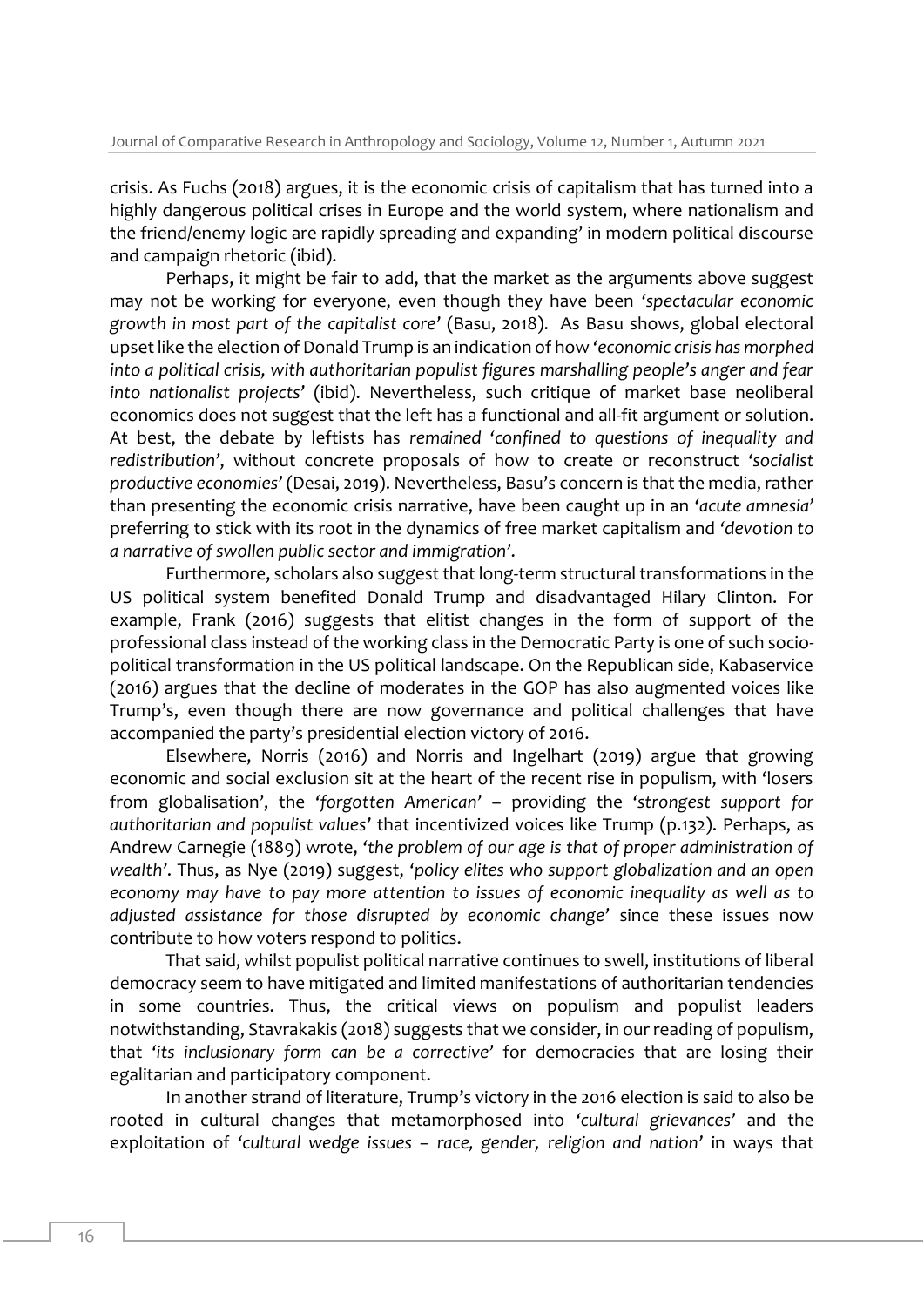resonated strongly with some part of the electorate because of the generational contrast in cultural attitude (Norris & Inglehart, 2019). In Norris and Inglehart's view, President Trump's election *'can best be explained as cultural backlash'*. Norris (2016) even suggests that *'by giving voice to, and amplifying fears of cultural change'*, Trump and the Republicans opened the way for populism in the US. Fuchs (2018) argues that recourse to such populist rhetoric apart from the electoral advantage it conferred the GOP, amount to a classic distraction from the class conflict that continue to shape modern capitalism. For Zizek (2017), such rhetoric, as events in large parts of Western politics suggest, demonstrates a surprising shift to humanitarian issues and refugees – a literal repression, and replacement of class struggles with *'liberal-cultural topics of intolerance and solidarity'*. Perhaps, *'the fundamental source' of modern 'conflict'* as predicted by Huntington (1993) is now along *'cultural'* lines.

In another explanation, Oliver and Rahn (2016) point to culture, '*ideological shifts, party polarization and rightist evolution in the Republican Party that began with President Richard Nixon's appeal to southern conservatives'* as the electoral ingredient that came to favor Donald Trump. Historically, Neumann (1957) has shown for example, how anxiety in groups who feel disenfranchised and economically threatened tend to more likely support authoritarian and right-wing perspectives. Thus, Trump as Mutz (2018) and Klein (2020) suggest, may have capitalized on the rise of identity politics and the politics of *'marginalised groups'* as well as the decline in social status of white America to advance the politics of resentment, alienation and distributional challenges during the 2016 campaign. Fuchs (2018) argues, for example that Breitbart-news, articles and Stephen Bannon all served as suppliers of such *'coherent, incoherent and intolerant world view'* to the Trump campaign to help get him elected.

As Fuchs (2018) pointed out, readership of Breitbart for example increased from 7.4 million to 15.8 million between 2014 and September 2016*.* Similarly, Boczkowski and Papacharissi (2018), Block and Negrine (2018), Norris and Inglehart (2019), Oliver and Rahn (2016) all point to such rising polarization and partisanship in the media, social media troll farms and bots, the impact of mediated disinformation, Trump's news making ability – i.e. *'populist spectacles that sell as news and attract audiences'* and the rise in conspiracy theories as factors that may have influenced the campaign and 2016 election.

In what may sound like a racial interpretation of the election of President Trump, Norris (2016) also suggests that Trump's victory can also be interpreted as a backlash reaction to the election and re-election of the first African American president to the White House and public anger against the deep state-with such rhetoric resonating with *'older and non-college educated white men who felt threatened by 'liberal cultural currents'*.

In other commentaries, explanations like the death of *'old politics'-'radicalization of anti-intellectualism'* (Kayam, 2018); crisis of confidence and legitimacy in US government or what Short (2016) calls 'politics of de-legitimacy'; candidate and party issue position – i.e. the political power of identity, identity partisan alignment, race, immigration and religion (Sides *et al.*, 2019); money, press coverage, rating boosting screen dominance in both less partisan and right-wing media ecosystem, and political communication practice/ strategy – the use of *'anti-intellectual rhetoric'* (Beckett, 2016; Kayam, 2018; Norris & Inglehart, 2019);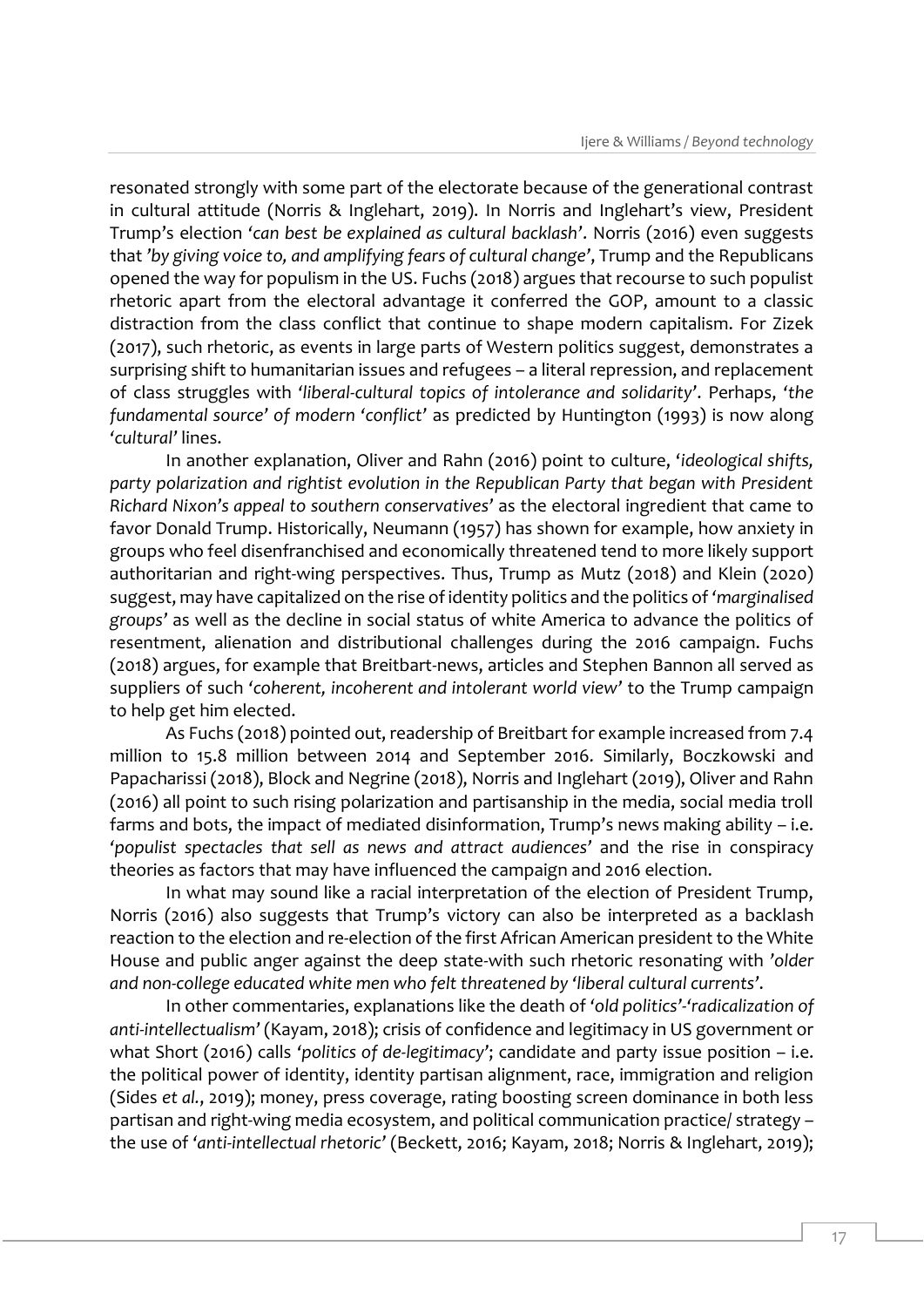*'Trump's personal brilliant use of social media to control the news agenda'* (Nye, 2019); his celebrity appeal, the fan feeling he created, the mood of the electorate and his reflection of the American voter *'ideological narcissism'*(Negra, 2016; Richards, 2016; Wahl-Jorgensen, 2019); Hillary Clinton's emails controversy, Wikileaks and James Comey's unprecedented and controversial statement in the final days of the campaign (Edge, 2017); institutional rules – i.e. the Electoral College; *'deindustrialization'* and declining wages as well as the Democratic Party's campaign failure to invest sufficiently in *'Blue Wall of Rust Belt states'* (Short, 2016; Norris & Inglehart (2019), where according to Norris and Inglehart, a mere 77,744 switch in votes in the States of Wisconsin, Michigan and Pennsylvania would have made Hillary Clinton president are identified as other factors that may have contributed to the election of Donald J. Trump.

Furthermore, considering the role of the Kremlin in the 2016 election, Ijere (2020) suggests that 'apart from modernization or innovation in data driven technology enhanced campaign practices-enabled by Cambridge Analytica and Strategic Communication Laboratories (SCL Group) psychological profiling of American voters, the 2016 election of President Trump can also be perceived as a digitally influenced, manipulated propaganda product of Russia's contemporary active measures.

Thus, as the commentary from the literature highlighted above indicate, discussion on the impact of technology in the 2016 election of President Donald Trump must also account for the socio-political and economic context, issues, ideas and international politics that shaped the election cycle. Indeed, while technology remains important for campaigning, the 2016 US campaign cycle provides revelatory potential of the importance of context in understanding modern election campaign and outcome.

## **The 2015 British election: Socio-economic and political context**

Held on the 7th of May 2015 to elect 650 members of parliament after a five-year fixed term parliament, 3, 971 candidates stood for the elections. Amidst speculation of another hung parliament and minority or coalition government, the election ushered in an unpredicted majority for the Conservative Party 'with 331 seats, 232 for Labour, 56 for the SNP, with the Liberal Democrats winning 8 seats and losing 49' (Electoral Commission, 2016a; Rose & Shephard, 2016; Hawkins et al., 2015). The first clear majority for the Tories in 23 years. Table 5.2 is a summary of result and vote share.

As Table 2 shows, multiparty politics is the norm in Britain. However, governance has traditionally been associated with the two major political parties (i.e. Labour and the Conservative) with fluctuating electoral fortunes for the Liberal Democrats (Denver & Hands, 2001; Forman & Baldwin, 2007).

That said, developments in British political communication have followed the trajectory chronicled by Jay Blumler and Denis Kavanagh (1999) in their three ages of political communication – where in the first age, political communication 'was subordinate to relatively strong and stable political institutions and beliefs; a second stage of shifting party loyalties – where television was the dominant medium of political communication, and the third age of media abundance – where a proliferation of channels of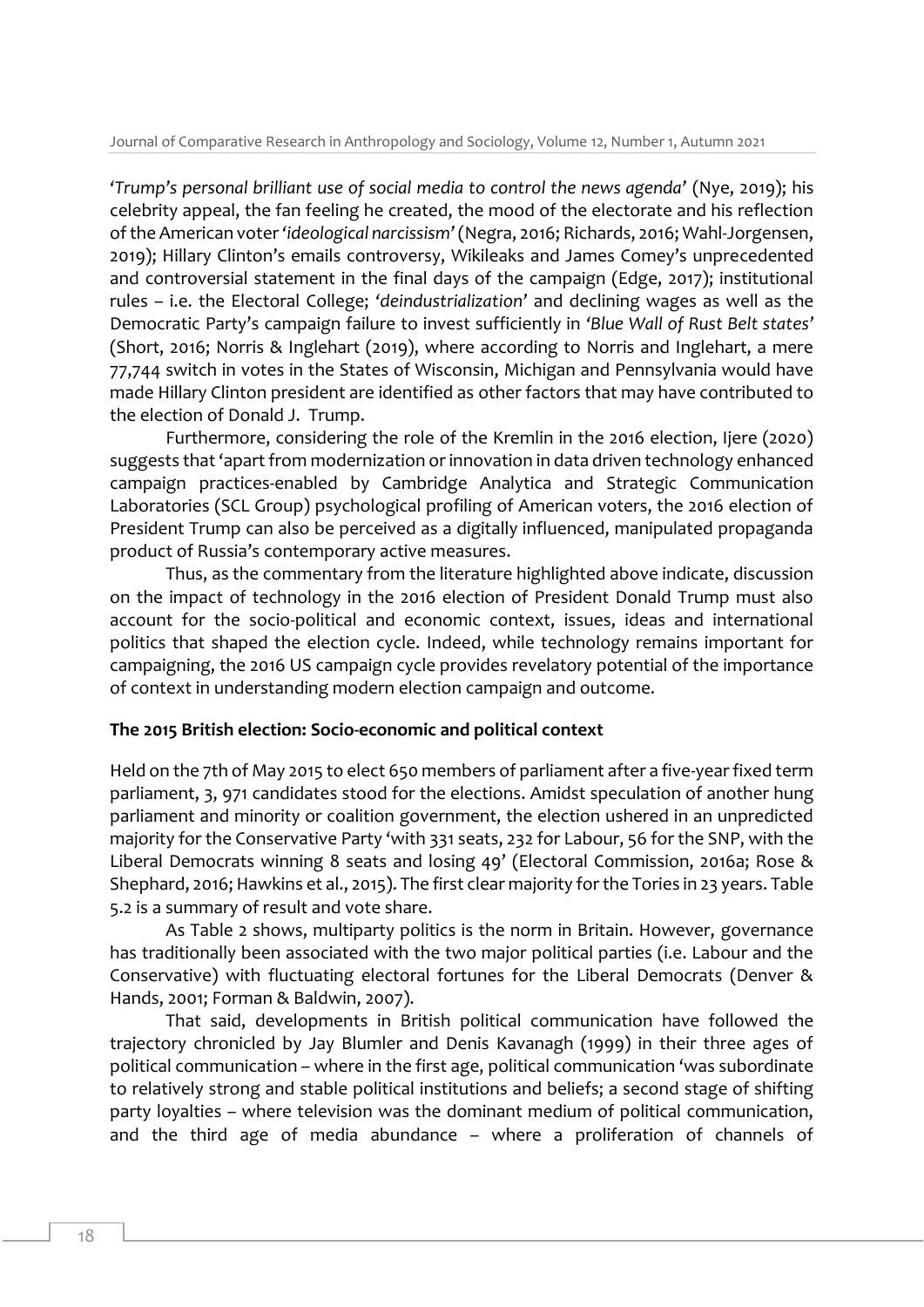communication now dominate – with intensified professionalizing, increase competitive pressures and anti-elitist populist practices'.

| S/N | Party              | <b>Votes</b> | Percentage | Seats won | Gains    | Losses       |
|-----|--------------------|--------------|------------|-----------|----------|--------------|
| 1.  | Conservative       | 11, 291, 248 | 27.7%      | 331       | 35       | 10           |
| 2.  | Labour             | 9, 347, 326  | 31.3%      | 232       | 22       | 48           |
| 3.  | Lib Dems           | 2, 415, 888  | 8.1%       | 8         | $\Omega$ | 48           |
| 4.  | <b>UKIP</b>        | 3, 862, 805  | 12.%       |           |          | $\Omega$     |
| 5.  | Green              | 1150,791     | 3.8%       |           | $\Omega$ | $\circ$      |
| 6.  | <b>Plaid Cymru</b> | 181, 694     | 0.6%       | ∍         | $\Omega$ | $\circ$      |
| 7.  | <b>SNP</b>         | 1, 454, 436  | 4.9%       | 56        | 50       | $\mathbf{o}$ |
| 8.  | <b>Others</b>      | 275, 919     | 0.9%       | 18        | $\Omega$ | $\Omega$     |

**Table 2. 2015 Election result**

Curled from[: http://www.bbc.co.uk/news/elections2015/results](http://www.bbc.co.uk/news/elections2015/results)

In the literature, scholars trace these stages and historical chronology in Britain from 1945 to 1997, where elements like spin and spin doctors, political consultancy, the permanent campaign, canvassing, targeting, branding, opinion polling, advertising, negative attacks and trends towards *'presidentialization'* etc. became popular (Bartle & Griffiths, 2001; Denver & Garnett, 2014; Jones, 1996; Mughan, 2000; Norris, 1997; 2001).

Although, since then, sustained changes have taken place in the national context – i.e. in constituency campaigning, election administration and voting (Norris, 1997). Until recently, however, there has been continuity in the '*evolutionary adaptability of British institutions, history, parliamentary sovereignty, nature of the state, as well as the underlying cohesion of the society and degree of political agreement on fundamental issues'* (Kavanagh & Morris, 1994; Forman & Baldwin, 2007; Denver & Garnett, 2014). Nevertheless, Norris and Inglehart (2019) argue that the consequences of the 2015 election-Brexit referendum and the cultural backlash that has followed signaled a new era in British politics.

That said, the 2015 general election came at the back of the 2010 election that ended New Labour's 16-year prominence in British politics (Cowley & Kavanagh, 2015). Fought on a number of issues – the economy, the NHS, immigration, foreign policy, education, party leaders, defence, and permutations about Labour v SNP coalition (Jackson & Thorsen, 2015; Moore, 2015; Scammell, 2015), recent post-election events, particularly – the in/ out referendum on Britain's European Union membership and the controversy that trailed the result suggest that it remains one of Britain's defining elections in history (Rose & Shephard, 2016).

The number of issues that dominated notwithstanding, the economy, taxation and Labour's role in the deficit and the 2008 economic crisis were topical (Deacon *et al.*, 2015; Roberts, 2015; Salter, 2015). Butler and Stoke (1974) suggest that the state of the economy as the responsibility of any governing party in Britain has been the basis of dialogue between British political parties and the electorate, with the 'decline and *'recovery'* of both Labour and the Conservative Party in the 50s, 60s, and 70s traceable to their responsibility to the state of the economy (Deacon et al., 2015).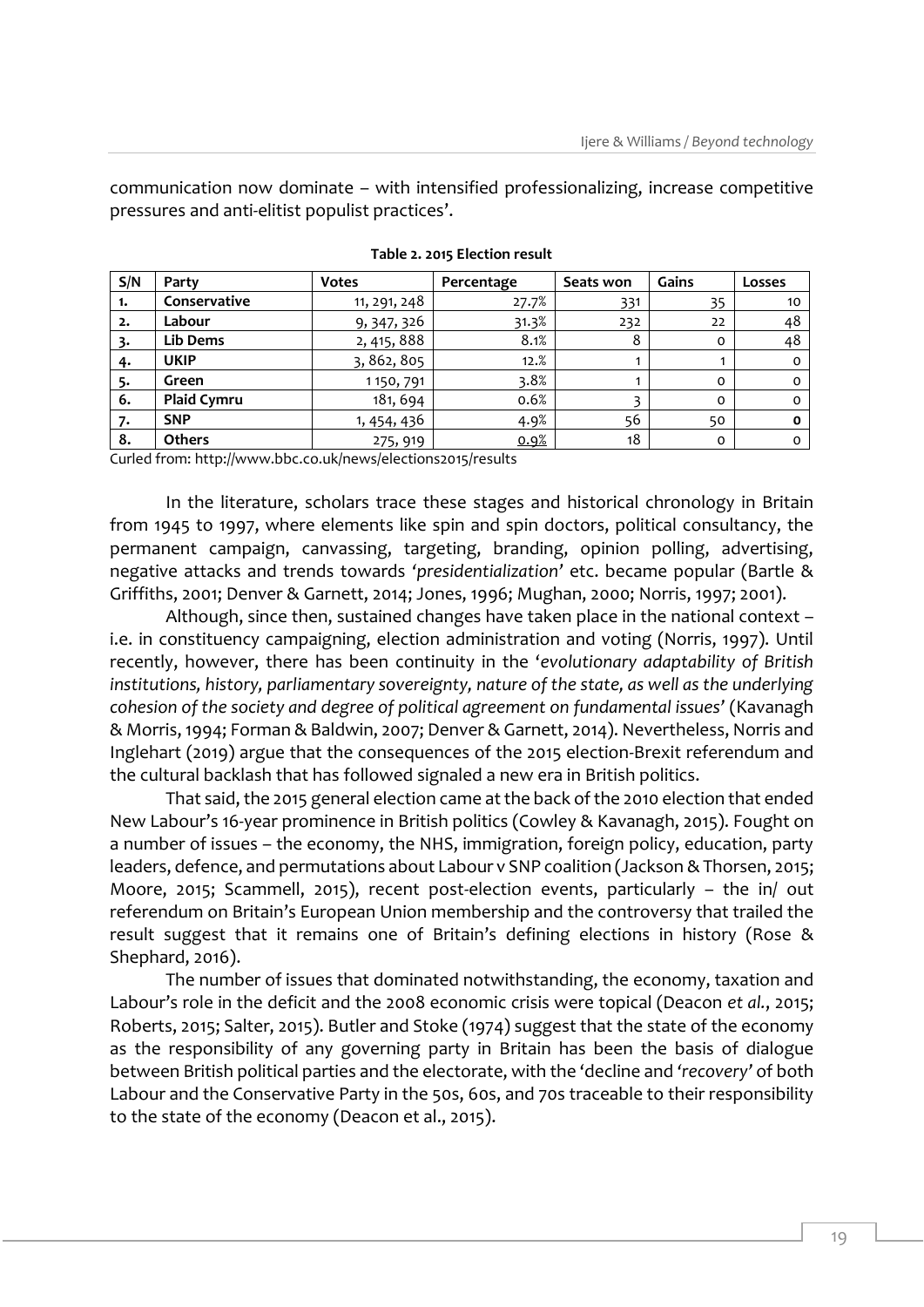Furthermore, commentary in the literature also points towards press partisanship and negative attacks – similar to those launched on Neil Kinnock in the 1992 general election (Mullen 2015), money – the Tories war chest – an overwhelming 41% share of the entire amount spent by all political parties as factors that may have influenced the outcome of the 2016 election (Beckett, 2016b; Electoral Commission campaign spending report, 2016). Although British campaign rules (i.e. the Corrupt and Illegal Practices Prevention Act 1883; Representation of the People Act 1983 (RPA), and the Political Parties Election and Referendum Act 2000 (PPERA)) constrain excessive campaign spending (Castle, 2015; Law Library of Congress, 2019). In past elections for example, Norris (1997) found a *'relationship between level of campaign spending in a constituency and a party's local vote'* share (Norris, 1997).

In the 2015 Labour Party post-election autopsy report for example, Margaret Beckett and her team conceded that the party's financial position, as well as the *'two against one'* dynamic; fixed term parliament; cultural and economic backlash and the rise of challenger parties like UKIP; and failure to frame a clear political message and narrative was a challenge in competing with the Tories central operation and digital campaign (Beckett, 2016).

Furthermore, commentary on dominant issues in the 2015 election also suggest that decreasing youth participation and increase in turnout of the 65+ (78% vs 43%) who predominantly voted Conservative partly contributed to the election outcome (Hawkins *et al.*, 2015; Sloam, 2015). Historically, Butler and Stokes (1974) argue that the *'generational effect'* (Butler & Stokes, 1974), growing affluence, weakening of class alignment, and decline of politics as a zero-sum game represent some of Britain's most remarkable electoral changes. Sloam (2015) also argue that among all the 15 member states of the European Union, evidence from recent elections suggest that the United Kingdom's youth elections turnout has been *'lowest in 2001, 2005 and 2010'*. According to Norris and Inglehart (2019), such generational election *'turnout gap has grown over time'* in many Western democracies and serve as contributory factors in shaping election outcome. Thus, beyond it being an internet election as commentators suggested, contextual issues, socio-political and economic factors contributed in shaping the 2015 British election campaign.

## **Socio-political and economic context of the 2015 presidential elections in Nigeria**

The 2015 presidential election in Nigeria was dominated by many contextual issues. Although as Table 3 below indicates, significant voter apathy that accompanied the election notwithstanding, the significance of socio-political and economic issues and context rest on the fact that *'voter mobilization was essentially around ethnicity, religion and region, with northerners basically voting for a northern candidate, likewise the southsouth and south-east-with the south-west vs northern alliance electing the president'* (Ijere, 2020). Drawing from the literature reviewed, three dominant contextual themes will be discussed below.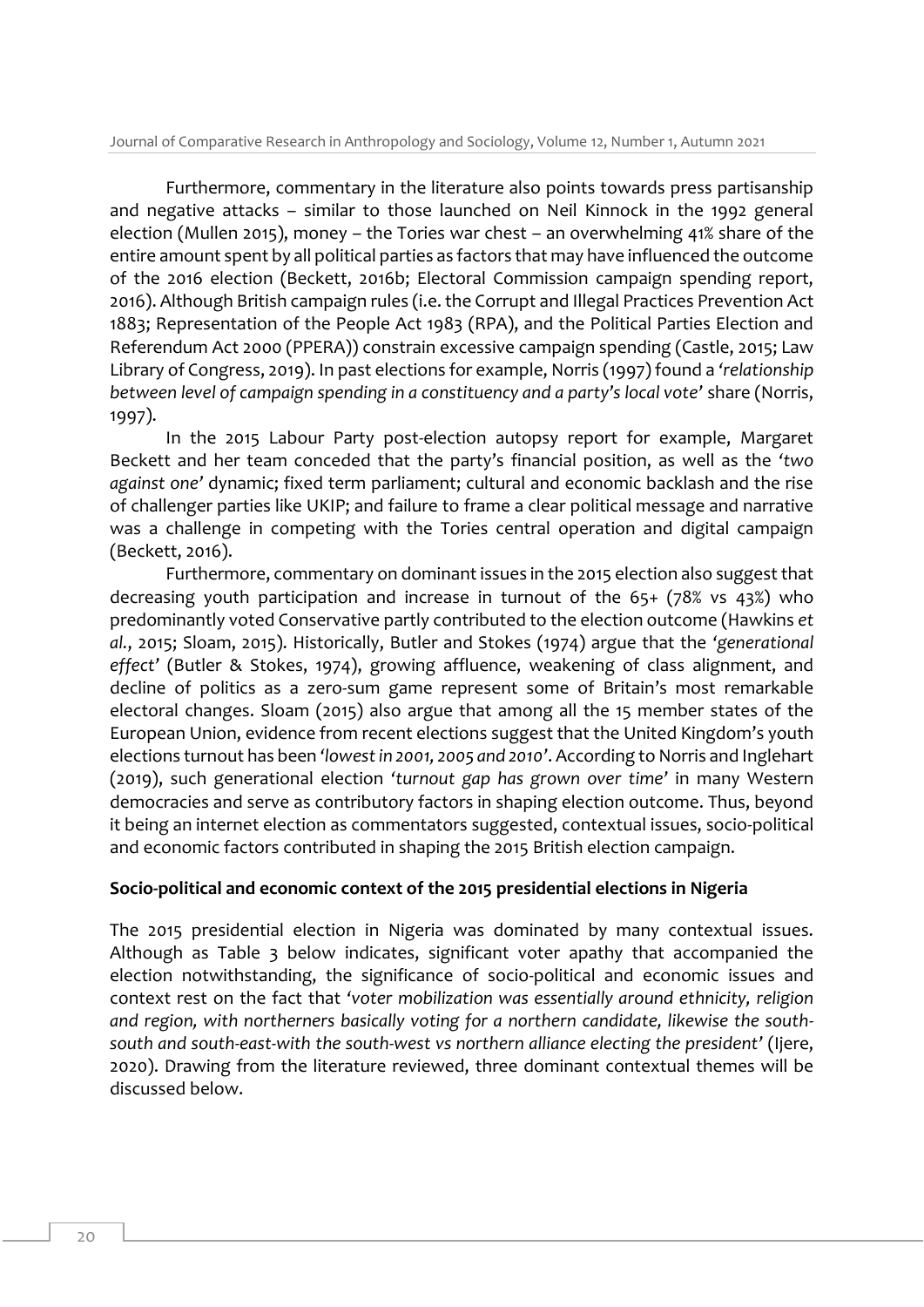| S/N                              | Candidate/Nominee                 | <b>Running Mate</b>        | <b>Political Party</b>                     | Party<br>Acronym | <b>Votes Received</b> |
|----------------------------------|-----------------------------------|----------------------------|--------------------------------------------|------------------|-----------------------|
|                                  |                                   |                            |                                            |                  |                       |
| 1.                               | Allagoa Chinedu                   | Arabamhen Mary             | Peoples Party of<br>Nigeria                | <b>PPN</b>       | 24,475                |
| 2.                               | <b>Ambrose Albert</b><br>Owuru    | Haruna Shaba               | <b>Hope Party</b>                          | <b>HOPE</b>      | 7,435                 |
| 3.                               | <b>Adebayo Musa</b><br>Ayeni      | Anthony<br>Ologbosere      | African Peoples<br>Alliance                | <b>APA</b>       | 53,537                |
| 4.                               | <b>Chekwas Okorie</b>             | <b>Bello Umar</b>          | United Progressive<br>Party                | <b>UPP</b>       | 18,220                |
| 5.                               | Comfort Oluremi<br>Sonaiya        | Seidu Bobboi               | <b>KOWA Party</b>                          | <b>KOWA</b>      | 13,076                |
| 6.                               | Ganiyu Galadima                   | Ojengbede Farida           | <b>Allied Congress</b><br>Party of Nigeria | <b>ACPN</b>      | 40,311                |
| 7.                               | Godson Okoye                      | Haruna Adamu               | <b>United Democratic</b><br>Party          | <b>UDP</b>       | 9,208                 |
| 8.                               | <b>Goodluck Jonathan</b>          | Namadi Sambo               | People's Democratic<br>Party               | PDP              | 12,853,162            |
| 9.                               | <b>Mani Ahmad</b>                 | Obianuju Murphy-<br>Uzohue | African Democratic<br>Congress             | <b>ADC</b>       | 29,666                |
| 10.                              | <b>Martin Onovo</b>               | Ibrahim<br>Mohammed        | <b>National Conscience</b><br>Party        | <b>NCP</b>       | 24,455                |
| 11.                              | <b>Muhammadu Buhari</b>           | Yemi Osinbajo              | All Progressives<br>Congress               | <b>APC</b>       | 15,424,921            |
| 12.                              | <b>Rufus Salawu</b>               | Akuchie Cliff              | Alliance for<br>Democracy                  | AD               | 30,673                |
| 13.                              | Sam Eke                           | Hassana Hassan             | Citizens Popular<br>Party                  | CPP              | 36,300                |
| 14.                              | <b>Tunde Anifowose-</b><br>Kelani | Ishaka Ofemile             | <b>Accord Alliance</b>                     | AA               | 22,125                |
| Invalid/<br>blank<br>votes       |                                   |                            |                                            |                  | 844,519               |
| Total                            |                                   |                            |                                            |                  | 29,432,083            |
| Registered<br>voters/<br>turnout |                                   |                            |                                            |                  | 67,422,005<br>43.65%  |

**Table 3. 2015 Presidential elections result: Candidates and political parties**

Source: INEC 2015

## **The emergence of an opposition coalition**

Among the contextual issues that contributed to shaping the 2015 presidential election is the emergence of an opposition coalition. Historically, opposition groups have always existed in Africa even under single party and military regimes that dominated postindependent African politics (Olukoshi, 1998). However, the emergence of the All Progressives Congress (APC) in February 2013 from a merger of four political parties altered the 2015 political landscape and contest by weakening the 16 years hegemony of the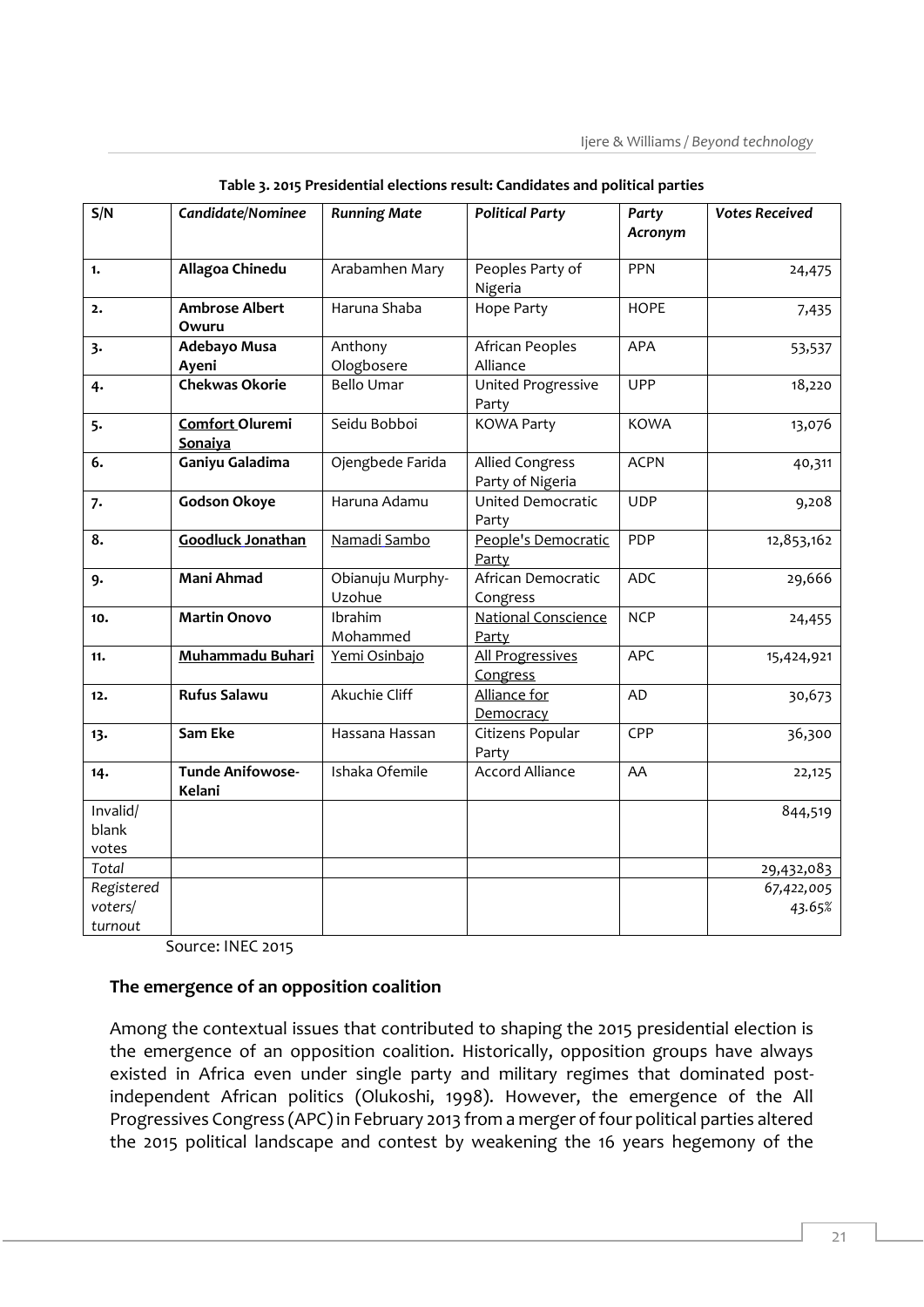Peoples' Democratic Party (PDP). In a country where ethnic, religious, and regional cleavages tend to militate against the creation of formidable opposition, the quest for power by a set of political elites and the prevailing socio-political situation in the country at the time, may have occasioned the formation and consolidation of the APC (Oyugi, 2006). Although with very blurred lines of ideological differences in comparison with the then ruling party the PDP, the formation of the APC largely influenced the context and contest of the 2015 elections through the emergence of a cross-regional alignment of a set of politicians and elites who were united against incumbent President Goodluck Jonathan (Abdullahi, 2018).

In the literature on ethno-national politics for example, scholars like Koter (2013) point to the relevance of shared ethnic identity between political actors and the electorate as a mechanism for electoral mobilization. According to Owen and Usman (2015) the elite alignment, defection of five PDP Governors, 37 House of Representative members to the APC, including the Speaker of the House of Representative and 11 Senators and the eventual victory of the APC in the 2015 presidential elections demonstrates the political and electoral value of a national coalition in election campaign. As Abdullahi (2018) argues, the *'decampees'* from the PDP 'supplied the blood that gave life' to the newly formed APC turning it into a formidable opposition and national party. For Jideonwo and Williams (2018), Muhammadu Buhari '*needed the APC to have been created for him to win'*, having unsuccessfully attempted to be president on three occasions on the platform of a relatively unknown regional political party the Congress for Progressive Change (CPC).

## **Insecurity**

Insecurity – Boko Haram insurgency in the north east, and communal clashes between farmers and herders in north central Nigeria was a dominant campaign issue. The influence of the security crisis was so strong that it provided reasons for the federal government to postpone the elections for six weeks (Orji, 2014). Significantly, the insecurity and the BringBackOurGirls campaign whose hashtag trended globally as a result of the kidnap of 270 schoolgirls in Chibok, Bornu State had a damaging effect on the government's reputation (Hamalai *et al.*, 2017). The inability to solve the Boko Haram problem became a sentiment that resonated with many Nigerians and exploited by the opposition who sold Jonathan to the public as 'unfit, uncaring and inept' (Adeniyi, 2017). For President Jonathan and his party the PDP, convincing Nigerians during the campaign that he was the man to be trusted with the nation's security became a herculean task (Abdullahi, 2018). As analysts like Adeniyi (2017) and Ewi (2015) argue, Buhari's victory in 2015 was handed to him by Jonathan's unpopularity occasioned by the nation's insecurity challenges and the way Jonathan's administration responded to it. Ayanda and Udunayo (2015) also suggest that the national security situation affected voter turnout with less than 30 million of the registered 67 million voters electing the president.

Ibrahim *et al.* (2015) argue that voter apathy and the reduction in the number of votes was due to fear and insecurity. As the figures show, turnout in the election was the lowest since the presidential elections of 1979. For example, of the 67,422,005 registered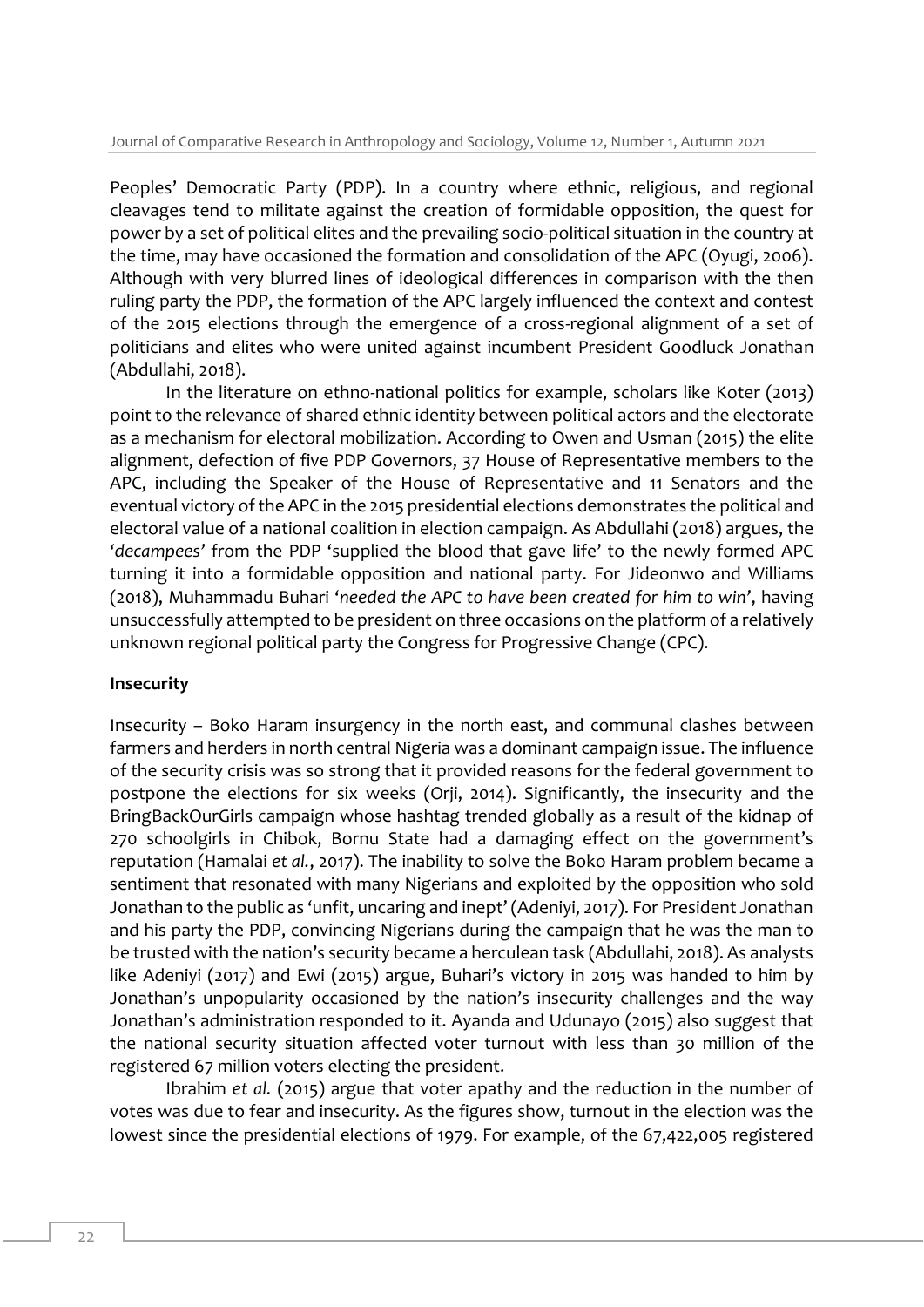voters, only 29,432,083 voted (ibid). Africa's electoral outcomes it is argued are in part, affected by 'fear of violence and voter intimidation' that usually diminish voter turnout (Mac-Ikemenjima, 2017). Indeed, while voter apathy may have contributed to shaping the 2015 presidential election outcome, maximum turnout of the registered voters could have also produced a different outcome. As Africa's emerging democracies evolve, it is hoped that both governments, political parties and their established democratic partners will work to improve election security and voter turnout.

#### **The candidates, scandals and the economy**

As important as the factors highlighted above were, the literature also suggest that the candidates mattered in the 2015 elections (Jideonwo & Williams, 2017). For the APC and its coalition of regional elites, Muhammadu Buhari represented a better symbol of change, irrespective of his previous leadership role as a military head of state from 1983-1985. For his handlers and branders, he represented the candidate of the moment and was presented as an incorruptible retired general who will guarantee security and prosperity (ibid).

Arguments on economic growth and development statistics were also a factor in the election debate. As Owen and Usman (2015) show, for the ruling PDP, the economy was at its best and was the largest in Africa having grown consistently between 6-7% from 2008 to 2014. According to the PDP campaign team, claims that the economy was struggling was a direct distortion of facts targeted at hitting a political goal (Omokri, 2017). Despite the impressive economic growth statistics, poverty, inequality and youth unemployment remained a key feature of the 2015 socio-economic landscape and these indicators were at the back of high oil revenue and the APC kept pointing at those (ibid).

On corruption claims, Adeniyi (2017) suggests that the opposition APC had pointed to President Jonathan's mismanagement of fuel subsidy funds, the revelation of a former Central Bank Governor that USD 48.9 billion of oil receipts could not be accounted for, as well as a presidential pardon granted a former governor who jumped bail in the United Kingdom having been held for money laundering as proves that the president condones corruption. In his response, the President's claim was that *'corruption was as old as independent Nigeria'* and every successive government has fought corruption including his (Jonathan, 2018). According to Adeniyi (2017) the president's response and disposition on these issues gave room for an unfavorable interpretation of his stand on corruption and contributed to his unpopularity. As Brian *et al.* (2014) note, voters usually make electoral choices based on a retrospective assessment of incumbents and perceived malfeasance by incumbents usually provoke voters to punish tainted incumbents electorally. Owen and Usman (2015) argue that this was the case with President Jonathan in 2015, as scandals and governance failure provided the opposition with *'sufficient ammunition'* and *'turned the tide of public opinion against'* his government.

That said, whilst new media technology and digitization continue to change and reshape the electoral landscape in Nigeria, what the literature above suggests as Swanson and Mancini (1996), argue, is that election campaigns *'are complicated subjects and what*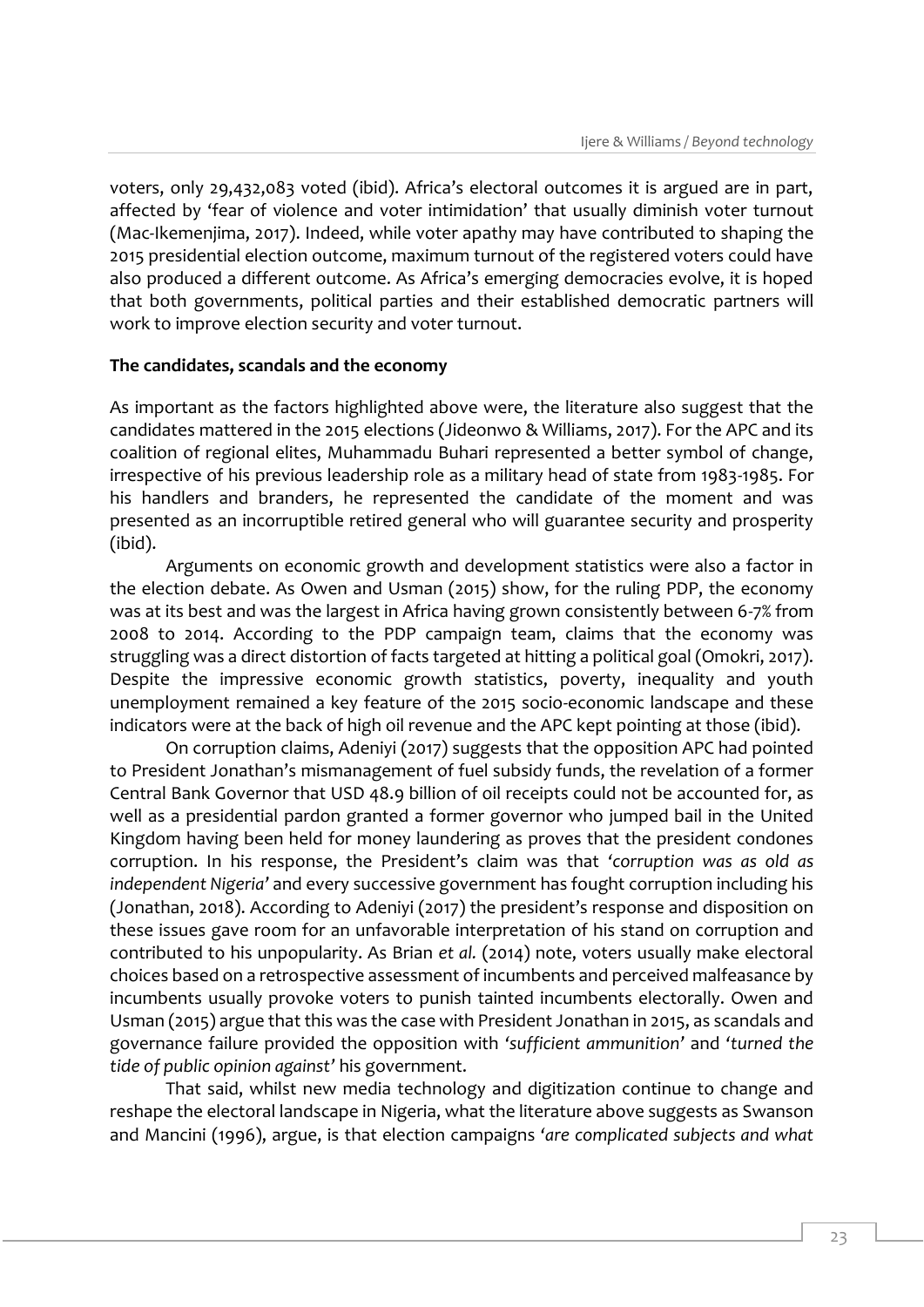*happens within them usually reflect the coming together of opportunity, circumstance, tradition, personality, political culture'* and several other factors. Thus, *'situational triggers'* continue to matter for elections and electioneering (Esser & Stromback, 2012). Therefore, as historic as the defeat of the PDP and the victory of opposition APC was, beyond the role of technology – i.e. social media platforms, a combination of factors seem to account for both the campaign and election outcome.

## **Conclusion**

This article has assessed the socio-political and economic issues in three countries and how these factors contributed in shaping campaign rhetoric, the campaigns, the political communication environment and election outcome. In doing so, it seeks to account for context and the socio-political and economic order and dynamics that shapes elections as a call for research that elevates the political as well as the technological in modern political communication analysis.

That said, taken together, and from the point of view of contribution to the literature, even though variations in context and issues exist in all three countries and three elections, the revelation of such contextual variation adds socio-cultural, political and institutional dimensions to the discussion on the role of technology in modern campaigns. A cross-case pattern-matching of the literature from the three case studies above point to underlying differences in context and issues. While the contextual landscape and issues in America and the United Kingdom suggest a pattern of sophistication associated with advanced democracies – with nationalist political framing, the economy, economic exclusion and immigration shaping campaign, the contextual environment and issues in Nigeria – opposition coalition, insecurity, the economy and corruption scandals point to indices of an emerging democracy that is building party and governance institutions.

In conclusion, the main point this article makes, is that while research that prioritizes the impact of technology on contemporary campaign and political communication is important, elevating research that explores the current global socio-political and economic climate – whether comparatively or as single country studies, is important for the field. Although as the literature in all three examples indicates, every country's campaigns and elections have their own complexity. However, as Gurevitch and Blumler (1990) argue, the beauty of such contextual understanding lies in the fact that it is the context that either promotes or constrains political communication practices within countries. Thus, beyond technology and its increasing impact in modern campaigns and electioneering, contextcultural, socio-political and economic matter for campaigns and elections as well, and an understanding of such country specific context can help us explain what ideas shape campaign and election cycles and how such ideas and issues flow into media narratives and mediated platforms.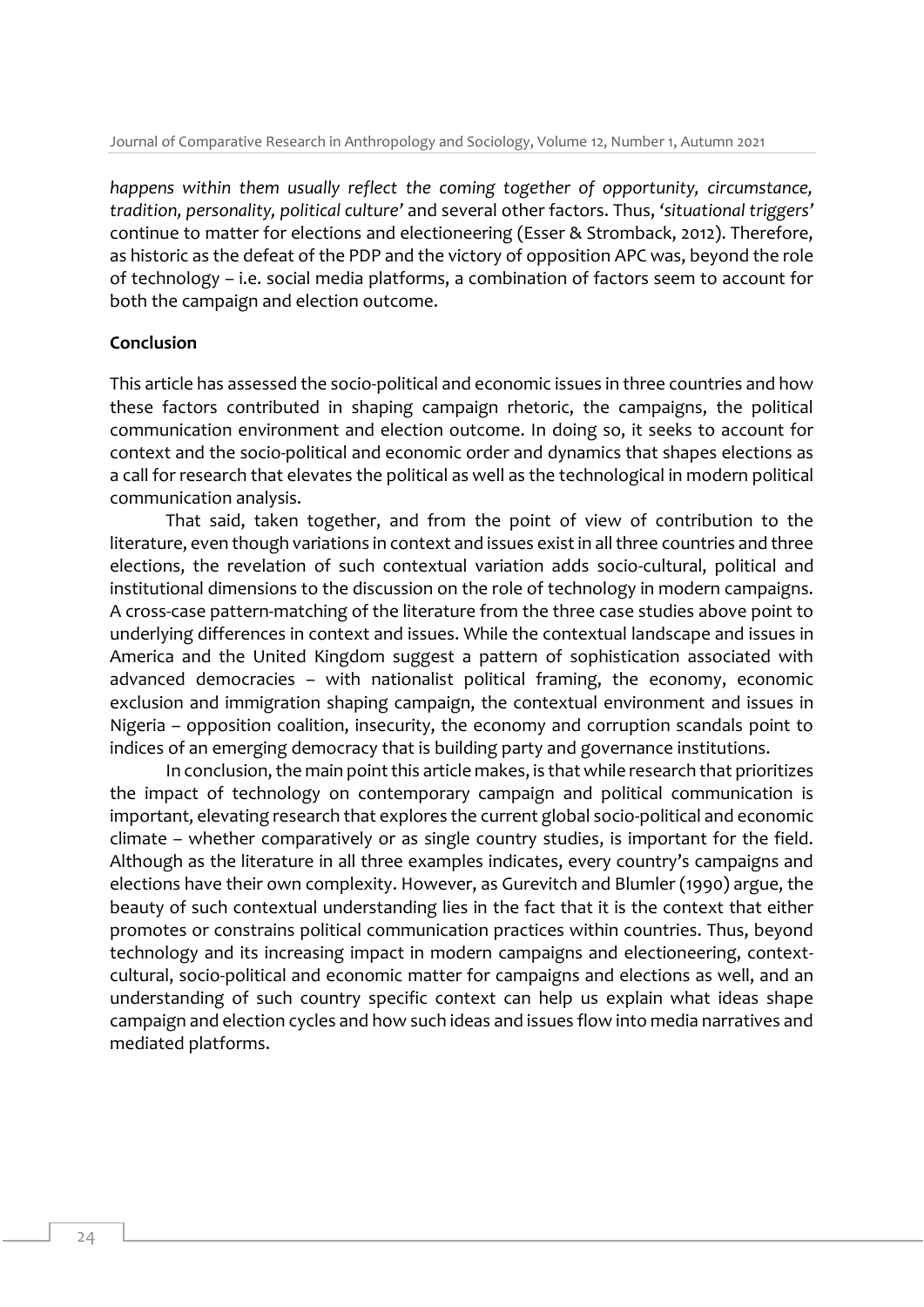#### R E F E R E N C E S

Abdullahi, B. 2018. *On a Platter of Gold: How Jonathan won and lost Nigeria*. Lagos: Kachifo.

- Adams, K. & Kreiss, D. 2021. *Power in Ideas: A Case-Based Argument for Taking Ideas Seriously in Political Communication*. Cambridge University Press.
- Adeniyi, O. 2017. *Against the run of play: How an incumbent president was defeated in Nigeria*. Lagos: Kachifo.
- Anstead, N. 2017 *Data-driven campaigning in the 2015 UK general election*. In *International Journal of Press/Politics.* ISSN 1940-1612.

Ayanda, A. & Udunayo, B. 2015. Comparative study of the 2011 and 2015 Presidential Elections in Nigeria. In *Global Journal of Human Science,* 15 (7).

Ballarino, G., & Regini, M. 2008. Convergent perspectives in economic sociology: an Italian view of contemporary developments in Western Europe and North America. In *Socio-Economic Review*, 6(2), pp.337-363. doi: 10.1093/ser/mwm020.

Barbour, R. 2008. *Introducing Qualitative Research*. London: Sage.

Bartle, J. & Griffiths, D. 2001. Introduction. In Bartle, J. & Griffiths, D. *Political Communication Transformed*. Palgrave.

Basu, L. 2018. *Media Amnesia: Rewriting the Economic Crisis*. London: Pluto Press.

Beckett, C. 2016. *What does Trump triumph mean for journalism, politics and social media. Department of Media Communications LSE*.

- Beckett, M. 2016b. *Learning the Lessons from defeat Taskforce Report.* labour.org.uk.
- Bennett, W. L. & Pfetsch, B. 2018. Rethinking Political Communication in a Time of Disrupted Public Spheres*.* In *Journal of Communication,* 68, pp.243-55.

Block, E. & Negrine, R. 2018. The Populist Communication Style: Towards a Critical Framework*.* In *International Journal of Communication*, 11, pp.178-179.

Blumler, J. G. & Kavanagh, D. 1999. The third age of political communication: Influences and features. In *Political communication,* 16(3), pp.209-230.

- Boczkowski, P. & Papacharissi, Z. 2018. *Trump and the Media*. Cambridge: MIT Press.
- Brian, C., Santiago, O., Joshua, P. & William, M. 2014. Elections as instruments for punishing bad representatives and selecting good ones. In *Electoral Studies*, 34, pp.1-15.

Butler, D. & Stokes, D. 1974. *Political change in Britain*. London: Macmillan.

Carnegie, A. 1889. The Gospel of Wealth. Retrieved from https://www.carnegie.org/media/filer\_public.

Castle, S. 2015. *Britain Campaign finance laws leave parties with idle money. The New York Times*.

Costas, P. 2012. Campaign Context and Preference Dynamics in U.S. Presidential Elections. In *Journal of Elections, Public Opinion and Parties*, 22(2), pp.123-137. doi: 10.1080/17457289.2012.662232.

Cowley, P. & Kavanagh, D. 2015. *The British General Election of 2015*. Basingstoke: Palgrave Macmillan.

Davies, A. 2019 *Political Communication: A New Introduction for Crisis Times.* Polity Press.

Davies, A., Fenton, N., Freedman, D. & Khiabany, G. 2020 *Media, Democracy and Social Change: Re-imagining Political Communications*. Sage.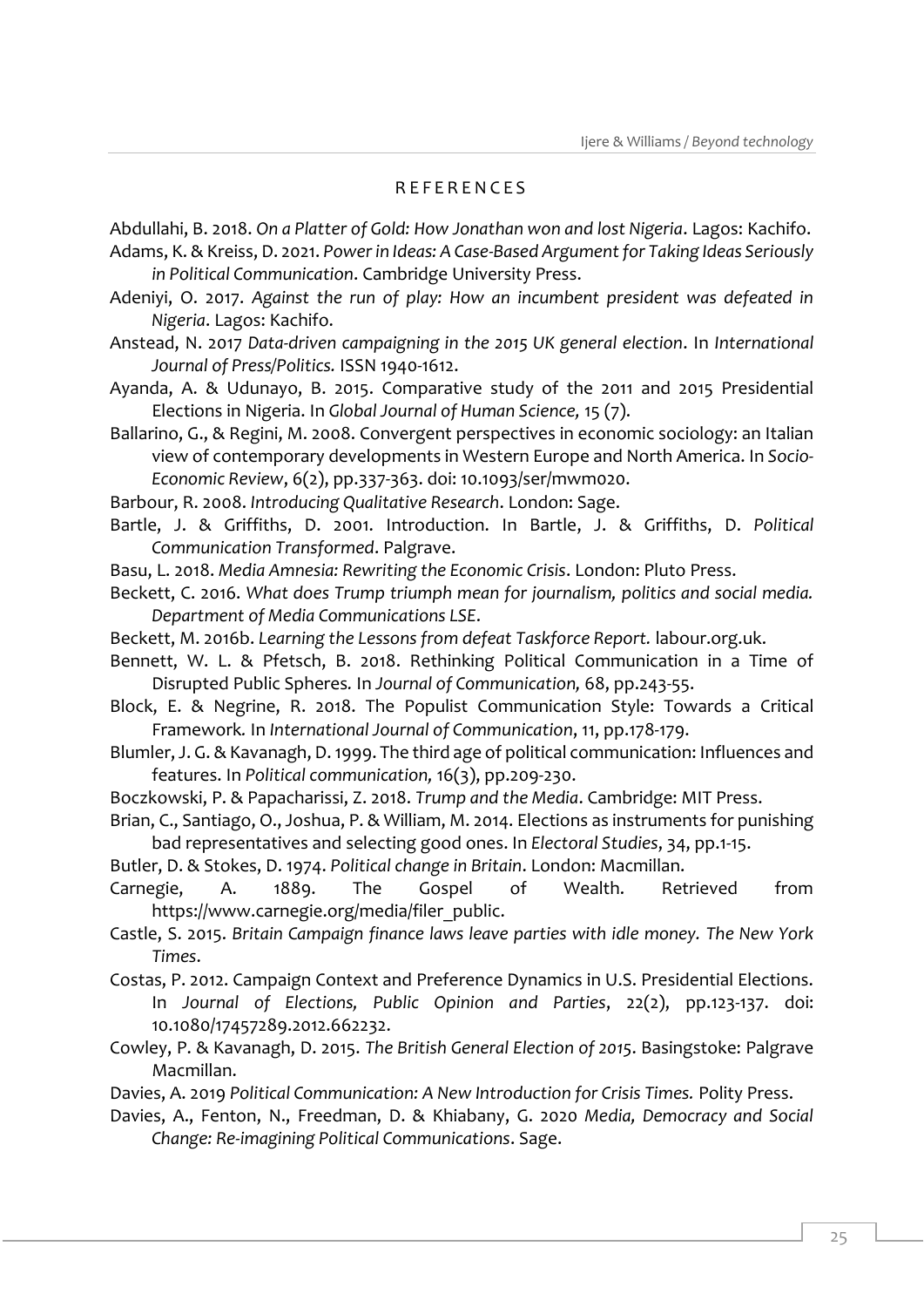- Deacon, D., Dowey, J., Stanyer, J. & Wring, D. 2015. New media performance in the 12015 General elections campaign. In Jackson, J. & Thorsen, E. *UK Election Analysis 2015: Media, Voters and the campaign. Early reflections from UK academics*, pp.8-13. Bournemouth: Centre for the study of Journalism, Culture and Community. Bournemouth University.
- Denver, D. & Hands, G. 2001. The fall and rise of constituency campaigning*.* In Bartle, J. & Griffiths, D. *Political Communication Transformed*, pp.71-86. Palgrave.
- Denver, D. & Garnett, M. 2014. *British General Elections since 1964: Diversity, Dealignment and Disillusion*. Oxford: Oxford University Press.
- Desai, R. 2019. What is to be done? The importance of Samir Amin's answer. In *Globalizations*, 16(7), pp.1053-1061. doi: 10.1080/14747731.2019.1654286.
- Dunu, I.V. 2018. Social Media and Gubernatorial Election in Nigeria: A critical Discourse. In *Journal of Humanities and Social Science,* 23 (1)*,* pp*.6-15.*
- Eichenberg, R., Stoll, R. & Lebo, M. 2006. War President: The Approval ratings of George W. Bush. In *Journal of Conflict Resolution*, 50(6), pp.783-808.
- Electoral Commission. 2016a. *Report on the Administration of 2015 General Election*. Electoral Commission.
- Electoral Commission. 2016. *UK Parliamentary General Election 2015: Campaign spending report*. Electoral Commission.
- Esser, F. & Stromback, J. 2012. Comparing Election Campaign Communication*.* In Esser, F. & Hanitzsch, T. *The Handbook of Comparative Communication Research*. London: Routledge.
- Esser, F. & Pfetsch, B. 2020. Comparing Political Communication: A 2020 Update. In Caramani (ed.) *Comparative Politics*. *Oxford University Press.* (5th Ed.), pp.336-358.
- Ewi, M. 2015. Was the Nigerian 2015 presidential election a victory for Boko Haram or for democracy? In *African Security Review*, *24*(2), pp.207-231.
- Forman, F. & Baldwin, N. 2007. *Mastering British Politics*. London: Palgrave Macmillan.
- Frank, T. 2016. *Listen, liberal, or, what ever happened to the party of the people?* Metropolitan Books.
- Fuchs, C. 2018. *Digital Demagogue: Authoritarian Capitalism in the Age of Trump and Twitter*. London: Pluto Books.
- Gerring, J. 2004. What is a case study and what is it good for? In *American Political Science Review,* 98, pp.341-354.
- Gurevitch, M. & Blumler, J. 1990. Comparative Research: The extending frontier. In Swanson, D. & Nimmo, D. (eds). *New Directions in Political Communication-A Resource Book*, pp.305-325. Newbury Park, CA: Sage.
- Hamalai, L., Egwu, S. & Omotola, J. 2017. *Nigeria's 2015 General Elections: Continuity and Change in Electoral Democracy*. Cham: Springer International Publishing: Imprint: Palgrave Macmillan.
- Hawkins, O., Keen, R., & Nakatudde, N. 2015. *House of Commons 2015 General Elections Briefing Papers*. House of Commons Library.
- Ibrahim, S., Liman, A., & Mato, K. 2015. The 2015 General Elections: A review of major determinants of paradigm shift in voting behaviour and political participation in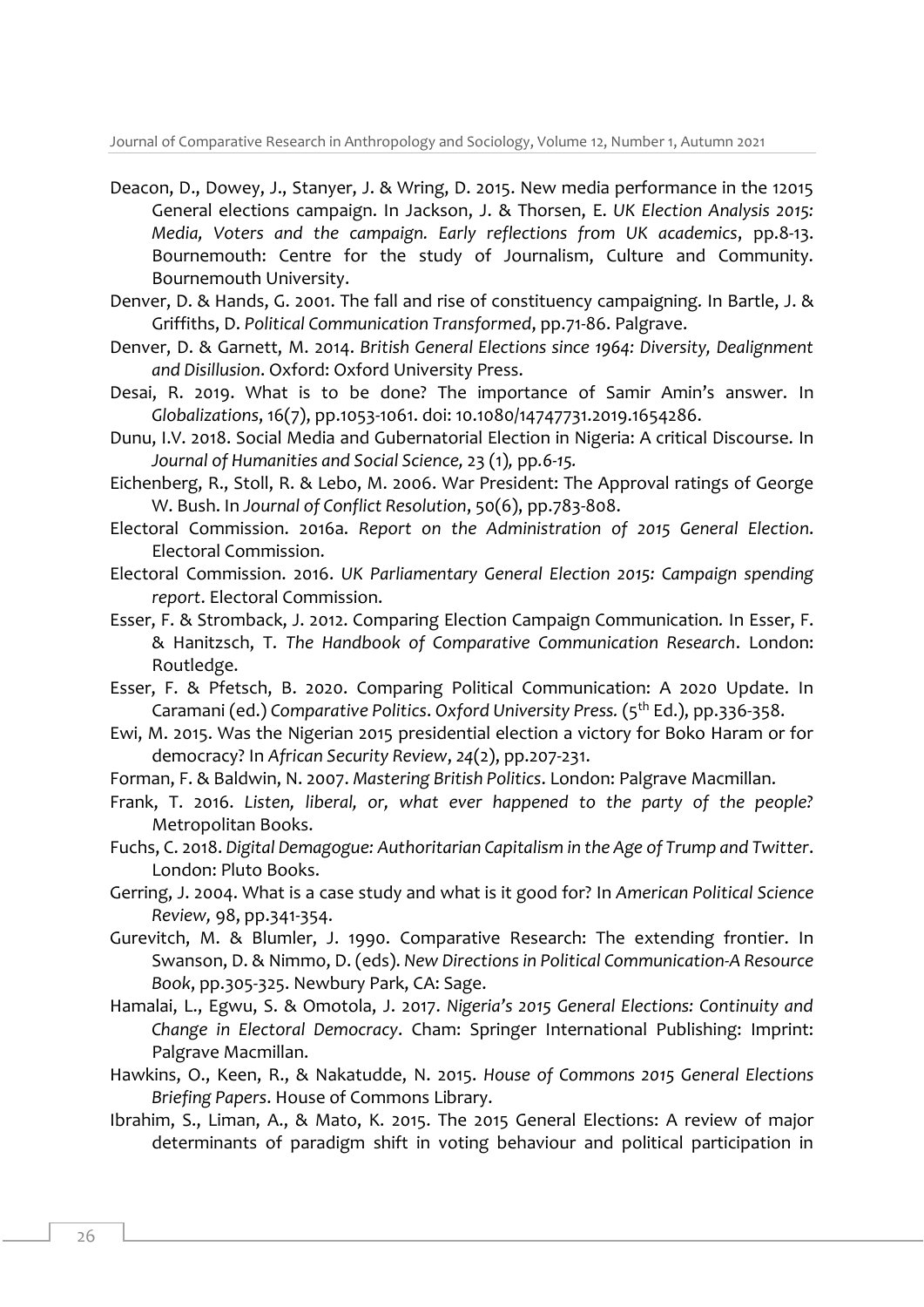Nigeria. In *International Journal of Research in Humanities and Social Studies*, *2*(9), pp.8- 16.

- Ijere, T. C. 2020. *Personalized Political Communication in the era of Media Abundance: A Comparative study of practices in the United States, United Kingdom and Nigeria*. Thesis submitted in partial fulfilment for the degree of Doctor of Philosophy. Northumbria University at Newcastle.
- Jackson, J. & Thorsen, E. 2015. Introduction. In Jackson, J. & Thorsen, E. *UK Election Analysis 2015: Media, Voters and the campaign. Early reflections from UK academics*. Bournemouth: Centre for the study of Journalism, Culture and Community. Bournemouth University.
- Jideonwo, C. & Williams, A. 2017. *How to win elections in Africa*. Lagos: Kachifo Ltd.
- Jonathan, E. 2018. *My Transition Hours*. Kingwood TX: Ezekiel Press.
- Jones, N. 1996. *Soundbites and spin doctors: how politicians manipulate the media and vice versa*. London: Cassell.
- Johnson, D. W. 2017 Democracy for Hire: A history of American Political Consulting, Oxford University Press.
- Kabaservice, G. 2012. *Rule and Ruin*. Oxford University Press.
- Kavanagh, P. & Morris, P. 1994. *Consensus politics from Attlee to Major*. Oxford: Blackwell.
- Kayam, O. 2018. The Readability and Simplicity of Donald Trump's Language. In *Political Studies Review*, 16(1), pp.73-88. doi: 10.1177/1478929917706844.
- Klein, E. 2020. *Why we're Polarized*. Simon and Schuster.
- Koter, D. 2013. King Makers: Local Leaders and Ethnic Politics in Africa. In *World Politics, 65*(2), pp.187-232. doi:10.1017/S004388711300004X.
- Kreiss, D. 2016. Prototype politics: Technology-intensive campaigning and the data of democracy, Oxford university press.
- Kreiss, D. & McGregor, S. 2021. Polarization Isn't America's Biggest Problem-or Facebook's. *Wired.* 5<sup>th</sup> April, 2021.
- Law Library of Congress 2019.
- Mac-Ikemenjima, D. 2017. Violence and youth voter turnout in sub-Saharan Africa. In *Contemporary Social Science, 12*(3-4), pp.215-226. doi: 10.1080/21582041.2017.1369558.
- Miller, M.L. & Viccari, C. 2020. Digital Threats to Democracy: Comparative Lessons and Possible Remedies. In *International Journal of Press/Politics*, 25(3), pp.333-356.
- Moghadam, V. M. 1995. Gender and revolutionary transformation: Iran 1979 and East Central Europe 1989. In *Gender and Society,* 9(3), pp.328–58.
- Moore, K. 2015*.* Immigration coverage and populist cultural work in the 2015 General Election campaign*.* In Jackson, J. & Thorsen, E. *UK Election Analysis 2015: Media, Voters and the campaign. Early reflections from UK academics,* (p.14). Bournemouth: Centre for the study of Journalism, Culture and Community. Bournemouth University.
- Moser, R. & Scheiner, E. 2012. *Electoral systems and political context*. Cambridge: Cambridge University Press.
- Mughan, A. 2000. *Media and the Presidentialization of Parliamentary Election*. New York: Palgrave.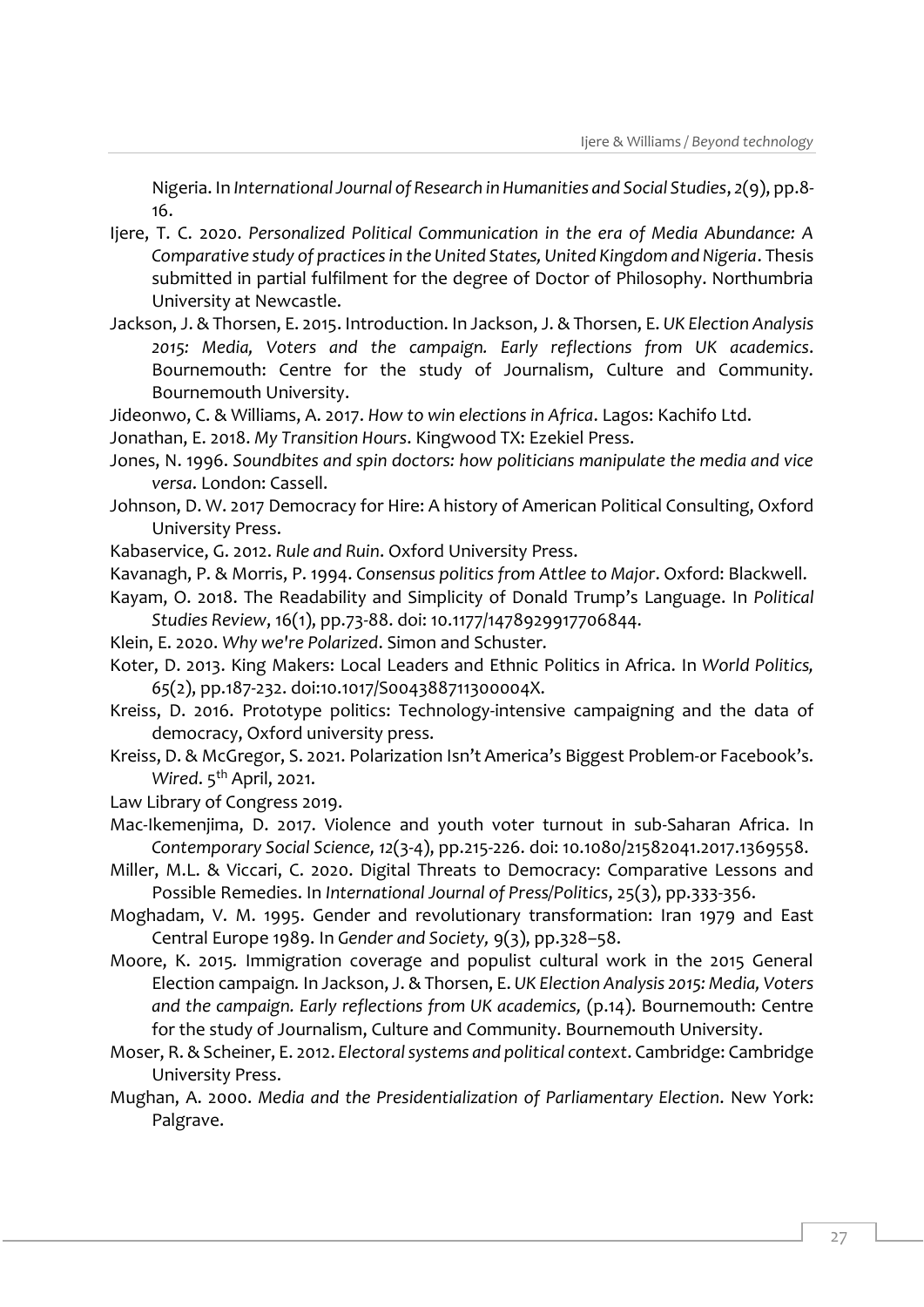- Mullen, A. 2015. Political consultants, their strategies and the importation of new political communication techniques during the29015 General Elections. In Jackson, J. & Thorsen, E. *UK Election Analysis 2015: Media, Voters and the campaign. Early reflections from UK academics,* (p.42). Bournemouth: Centre for the study of Journalism, Culture and Community. Bournemouth University.
- Mutz, D. 2018. *Proceedings of The National Academy of Sciences*, 115(19), E4330-E4339. doi: 10.1073/pnas.1718155115.
- Negra, D. 2016. The Reality Celebrity of Donald Trump. In *Television & New Media*, 17(7), pp.646-646. doi: 10.1177/1527476416675946.
- Neumann, F. 1957. *The Democratic and the Authoritarian state*. Glencoe IL: The Free Press.
- Norris, P. 1997. *Electoral change since 1945*. Oxford, UK: Blackwell.
- Norris, P. 2001. Political Communication and democratic politics*.* In Bartle, J. & Griffiths, D. *Political Communication Transformed*. Palgrave.
- Norris, P. 2016. *It's Not Just Trump. Authoritarian Populism is Rising Across the West. Here's Why. Washington Post*.
- Norris, P. & Inglehart, R. 2019. *Cultural Backlash: Trump, Brexit, and Authoritarian Populism*. Cambridge: Cambridge University Press.
- Nye, J. 2019. The rise and fall of American hegemony from Wilson to Trump. In *International Affairs*, 95(1), pp.63-80. doi: 10.1093/ia/iiy212.
- O'Kane, R. H. T. 1995. The national causes of state construction in France, Russia and China. In *Political Studies,* 43(1), pp.2–21.
- Okeke, C., Faith, C. & Ijeoma, O. 2016. Social Media as a political platform in Nigeria: A focus on Electorates in South-Eastern Nigeria. In *Journal of Humanities and Social Science*, 21(11), pp.6-22*.*
- Oliver, J. & Rahn, W. 2016. Rise of the Trumpenvolk: Populism and the 2016 Election. In *The Annals of The American Academy of Political and Social Science*, 667(1), pp.189-206. doi: 10.1177/0002716216662639.
- Olukoshi, A. 1998. *The politics of opposition in contemporary Africa*. Uppsala: Nordiska Afrikainstitutet.
- Omokri, R. 2017. *Facts versus Fiction: The true story of Jonathan years, Chibok, 2015 and the conspiracies*. Brentwood: The mind of Christ Christian Centre.
- Ong, J. C. & Cabanes, J. V. 2019. When Disinformation Studies Meets Production Studies: Social Identities and Moral Justification in the Political Trolling Industry. In *International Journal of Communication,* 13, pp.5771-5790.
- Orji, N. 2014. Nigeria's 2015 Election in Perspective. In *Africa Spectrum*, 49(3), pp.121-133. doi: 10.1177/000203971404900306.
- Owen, O. & Usman, Z. 2015. Briefing: Why Goodluck Jonathan lost the Nigerian presidential election of 2015. In *African Affairs*, 114(456), pp.455-471.
- Oyugi, W. 2006. Coalition politics and coalition governments in Africa. In *Journal of Contemporary African Studies*, 24(1), pp.53-79. doi: 10.1080/02589000500513739.
- Paget, D. 2021. Mistaken for populism: Magufuli, ambiguity and elitist plebeianism in Tanzania. In *Journal of Political Ideologies*, 26(2), pp.121-141.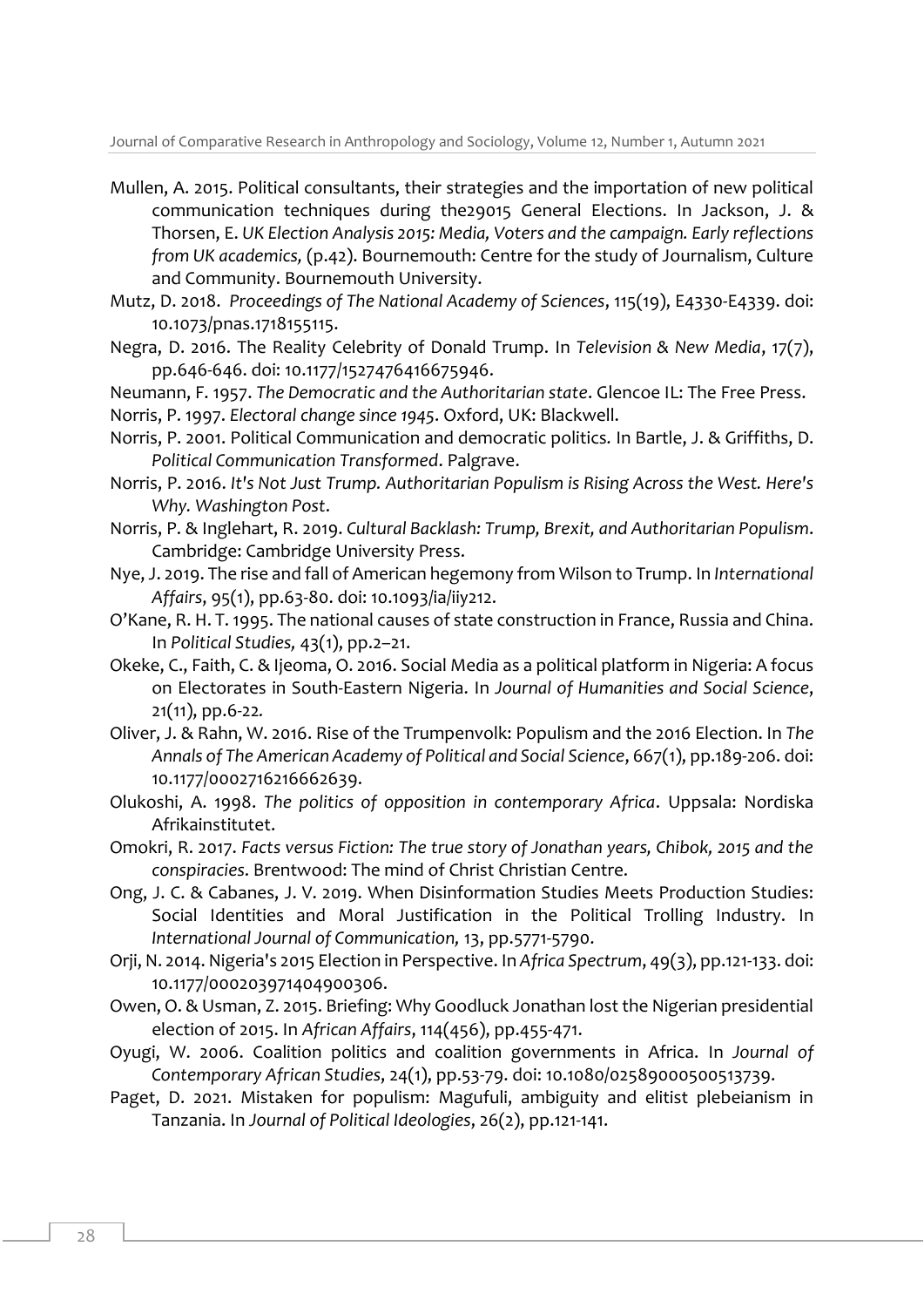- Persily, N. & Tucker, J. A. 2020. Introduction. In Persily, N. & Tucker, J.A. (eds.). *Social Media and Democracy: The State of the Field and Prospects for Reform*, pp.1-9. Cambridge University Press.
- Richards, B. 2016. The narcissistic capture of American nationalism. In Lilleker, D., Jackson, D., Thorsen, E. & Veneti, A. *US Election Analysis 2016: Media, Voters and the Campaign. Early reflections from leading academics*. Centre for Comparative Politics and Media Research Bournemouth University.
- Roberts, C. 2015. The festishization of the 'fiscal deficit': A media discourse. In Jackson, J. & Thorsen, E. *UK Election Analysis 2015: Media, Voters and the campaign. Early reflections from UK academics,* p.96). Bournemouth: Centre for the study of Journalism, Culture and Community. Bournemouth University.
- Rose, R. & Shephard, M. 2016. *I'm afraid there is no money: Five years of coalition.* In Cowley, P. & Kavanagh, D. *The British General Election of 2015*. Palgrave Macmillan.
- Salter, L. 2015 . This is cloud cuckoo': Radical alternatives to public debt. In Jackson, J. & Thorsen, E. *UK Election Analysis 2015: Media, Voters and the campaign. Early reflections from UK academics*, p.97. Bournemouth: Centre for the study of Journalism, Culture and Community. Bournemouth University.
- Scammell, M. 1995. *Designer Politics: How Elections are Won. London. Palgrave Macmillan.*
- Scammell, M. 2015. Extraordinary election, political communication as usual. In Jackson, J. & Thorsen, E. *UK Election Analysis 2015: Media, Voters and the campaign. Early reflections from UK academics*, p.39. *Bournemouth: Centre for the study of Journalism, Culture and Community. Bournemouth University.*
- Short, J. 2016. The Politics of de-legitimacy. In Lilleker, D., Jackson, D., Thorsen, E. & Veneti, A. *US Election Analysis 2016: Media, Voters and the Campaign. Early reflections from leading academics*. Centre for Comparative Politics and Media Research Bournemouth University.
- Sides, J., Tesler, M. & Vavreck, L. 2019. *Identity Crisis: The 2016 Presidential Campaign and the battle for the meaning of America*. Princeton: Princeton University Press.
- Sloam, J. 2015. Bringing out the youth vote? Young people and the 2025 General Elections. In Jackson, J. & Thorsen, E. *UK Election Analysis 2015: Media, Voters and the campaign. Early reflections from UK academics,* (p.11). *Bournemouth: Centre for the study of Journalism, Culture and Community. Bournemouth University.*
- Springer, S. 2016. The Violence of Neoliberalism. In Springer, S., Birch, K. & Macleavy, J. (eds.). *The Handbook of Neoliberalism*. Routledge.
- Stavrakakis, Y. 2018. Populism, Anti-Populism and Democracy. In *Political Insight*, 9(3), pp.33-35. doi: 10.1177/2041905818796577.
- Swanson, D. & Mancini, P. 1996. *Politics, Media, and Modern Democracy: An International Study of Innovations in Electoral Campaigning and Their Consequences*. Praeger.
- Swanson, D. 2004. Transnational Trends in Political Communication: Conventional Views and Realities. In Esser, F. & Pfetsch, B. 2004. *Comparing Political Communication: Theories, Cases, and Challenges*. Cambridge: Cambridge University Press.
- Timcke, S. 2017. *Capital, State, Empire: The New American way of Digital Warfare*. London: University of Westminster Press.